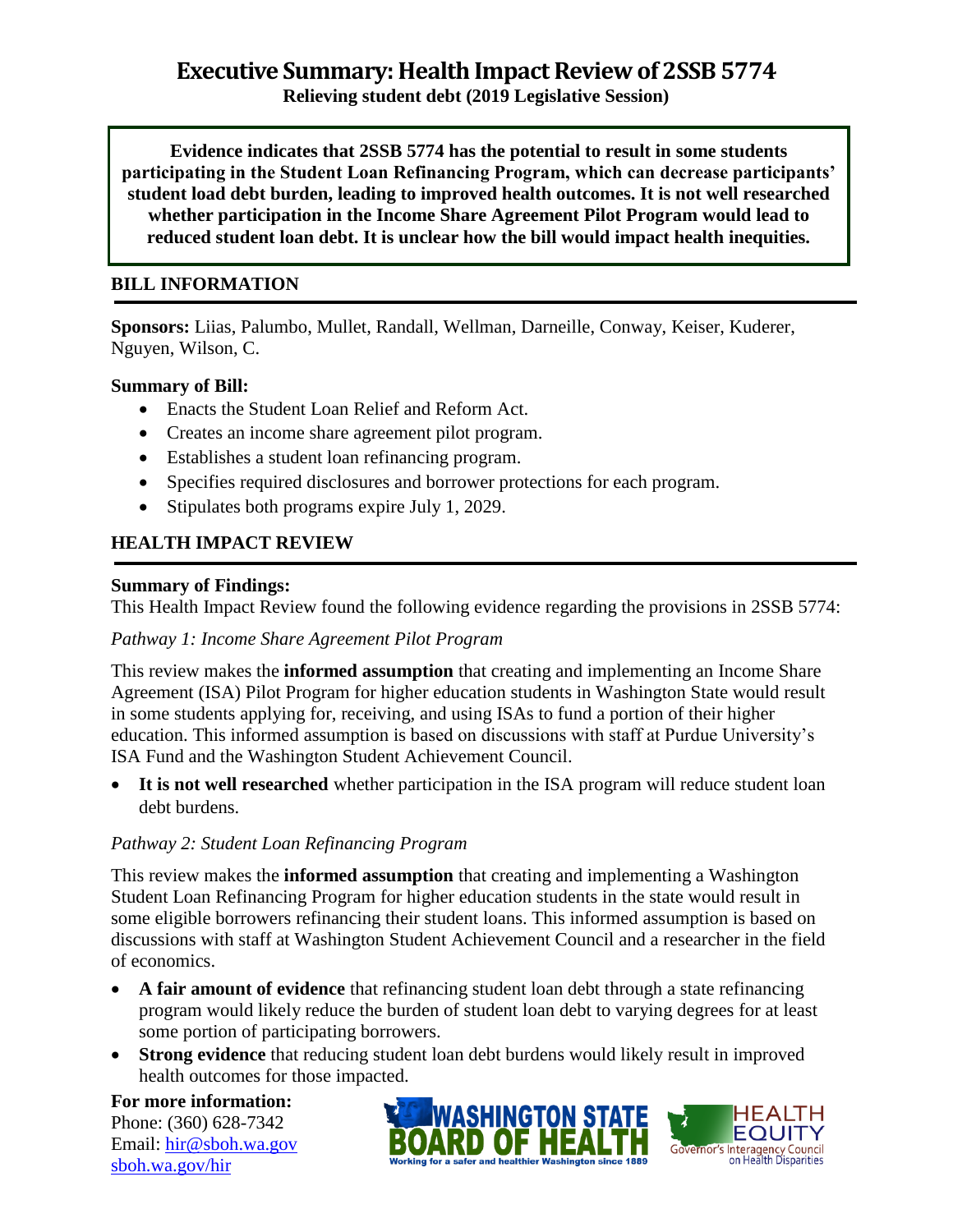## **Executive Summary: Health Impact Review of 2SSB 5774 Relieving student debt (2019 Legislative Session)**

Unclear evidence of the bill's impacts on health inequities. Provisions in the bill allow the Washington Student Achievement Council flexibility to determine program eligibility criteria and to negotiate specific program details (i.e., with ISA Pilot Program investors and Student Loan Refinancing Program partner financial institutions). Programmatic factors like eligibility criteria and applicant prioritization will likely influence how this bill impacts inequities. Therefore, analysts were unable to determine who would likely benefit from each program.

Available evidence indicates that certain groups have particularly large amounts of outstanding student loan debt (e.g., graduate and professional students) and some groups face greater challenges to paying off their student loan debt (i.e., students who did not complete their degree, students who attended for-profit institutions, borrowers of color, and women). Some evidence also indicates that student loan refinancing programs disproportionately benefit high-income, high-debt graduate and professional borrowers compared to those who borrowed smaller balances for less advanced degrees and those who did not complete their degree. Finally, evidence shows that people of color, women, and students with low-incomes are disproportionately burdened by their student loan debt. Each of these factors is analyzed in more detail in the full Health Impact Review.

**For more information:** Phone: (360) 628-7342 Email: [hir@sboh.wa.gov](mailto:hir@sboh.wa.gov) [sboh.wa.gov/](http://sboh.wa.gov/)hir



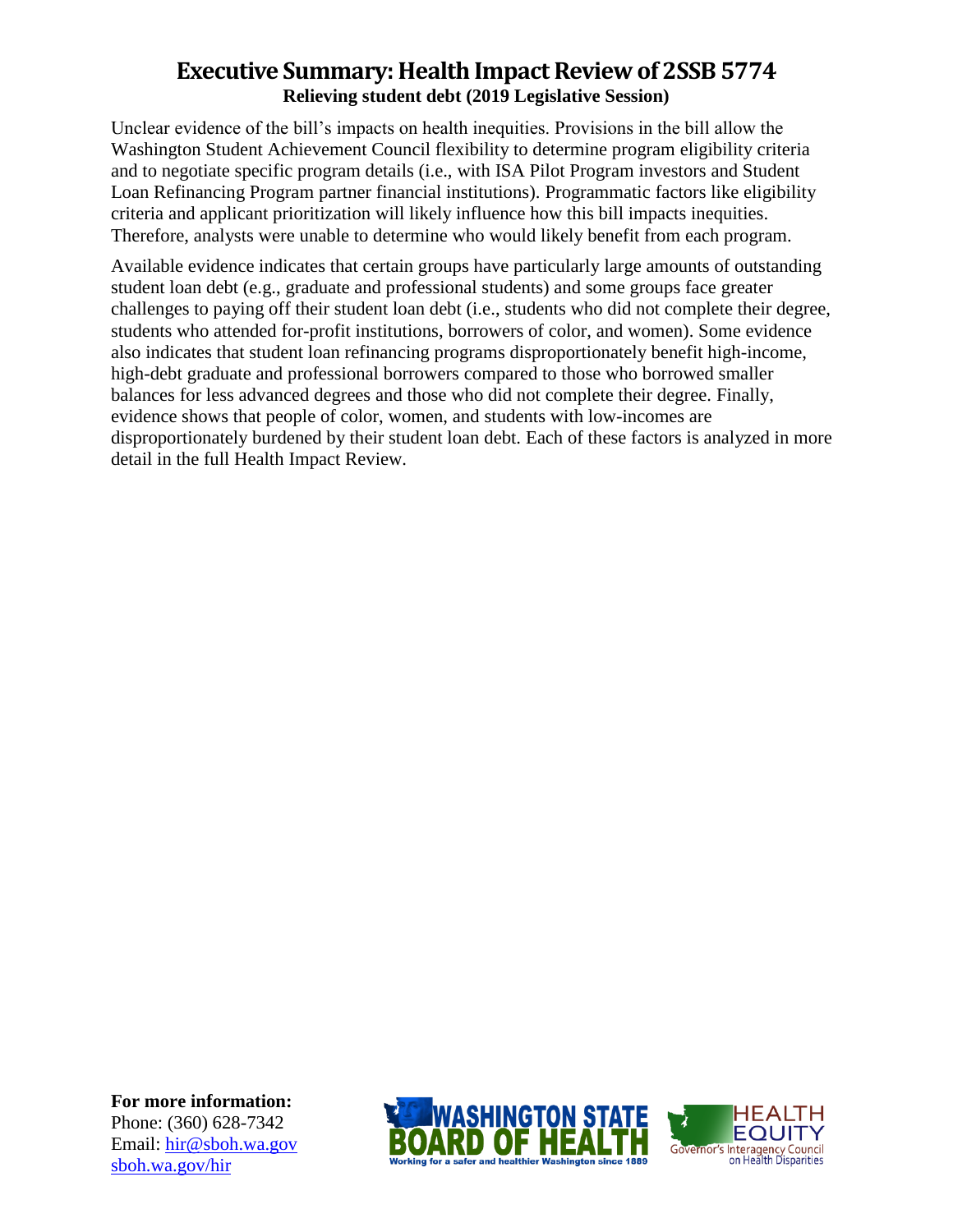## **Health Impact Review of 2SSB 5774 Relieving student debt (2019 Legislative Session)**

March 21, 2019

**Staff contact:** Caitlin Lang Phone: (360) 628-7342 Email: [caitlin.lang@sboh.wa.gov](mailto:caitlin.lang@sboh.wa.gov)

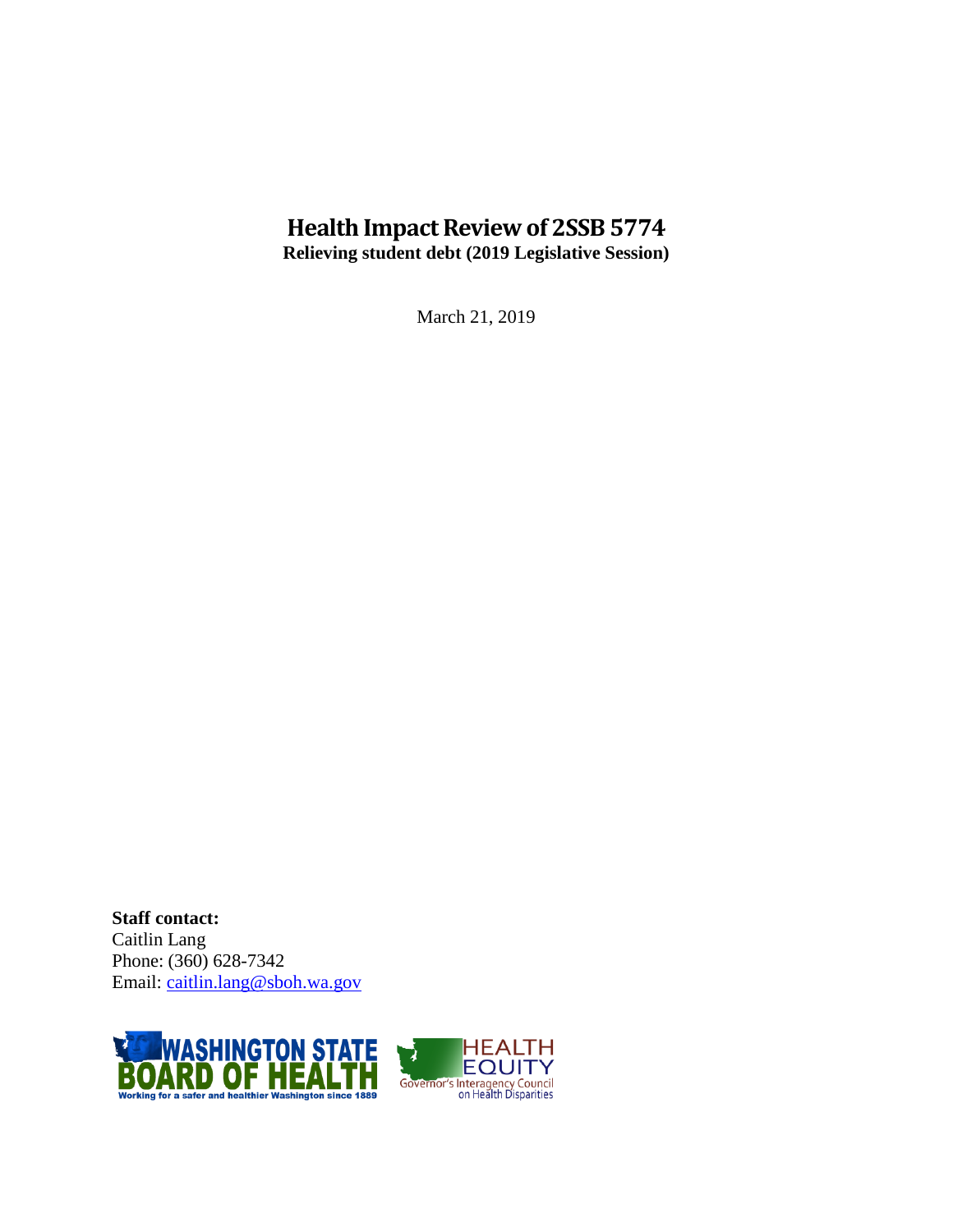#### **Acknowledgements**

We would like to thank the key informants who provided consultation and technical support during this Health Impact Review.

## **Contents**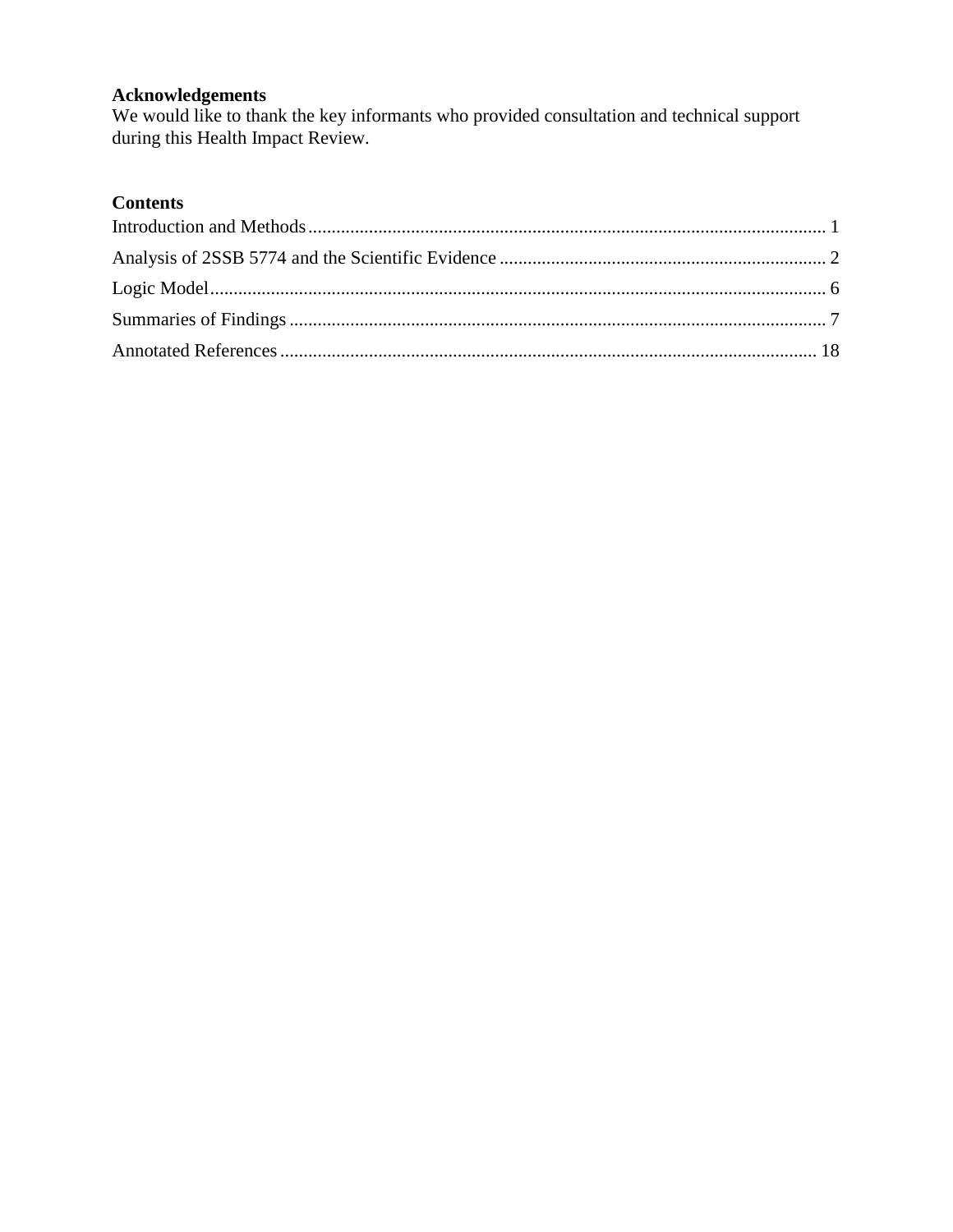#### **Introduction and Methods**

<span id="page-4-0"></span>A Health Impact Review is an analysis of how a proposed legislative or budgetary change will likely impact health and health disparities in Washington State [\(RCW 43.20.285\)](http://apps.leg.wa.gov/rcw/default.aspx?cite=43.20.285). For the purpose of this review 'health disparities' have been defined as the differences in disease, death, and other adverse health conditions that exist between populations [\(RCW 43.20.270\)](http://apps.leg.wa.gov/rcw/default.aspx?cite=43.20.270). This document provides summaries of the evidence analyzed by State Board of Health staff during the Health Impact Review of Second Substitute Senate Bill 5774 [\(2SSB 5774\)](https://app.leg.wa.gov/billsummary?BillNumber=5774&Year=2019&Initiative=false).

Staff analyzed the content of 2SSB 5774 and created a logic model depicting possible pathways leading from the provisions of the bill to health outcomes. We consulted with experts and contacted key informants about the provisions and potential impacts of the bill. We conducted an objective review of published literature for each pathway using databases including PubMed, Google Scholar, and University of Washington Libraries. More information about key informants and detailed methods are available upon request.

The following pages provide a detailed analysis of the bill including the logic model, summaries of evidence, and annotated references. The logic model is presented both in text and through a flowchart (Figure 1). The logic model includes information on the strength-of-evidence for each relationship. The strength-of-evidence has been defined using the following criteria:

- Not well researched: the review of literature yielded few if any studies or only yielded studies that were poorly designed or executed or had high risk of bias.
- **A fair amount of evidence:** the review of literature yielded several studies supporting the association, but a large body of evidence was not established; or the review yielded a large body of evidence but findings were inconsistent with only a slightly larger percentage of the studies supporting the association; or the research did not incorporate the most robust study designs or execution or had a higher than average risk of bias.
- **Strong evidence:** the review of literature yielded a large body of evidence on the relationship (a vast majority of which supported the association) but the body of evidence did contain some contradictory findings or studies that did not incorporate the most robust study designs or execution or had a higher than average risk of bias; or there were too few studies to reach the rigor of "very strong evidence;" or some combination of these.
- Very strong evidence: the review of literature yielded a very large body of robust evidence supporting the association with few if any contradictory findings. The evidence indicates that the scientific community largely accepts the existence of the association.

This review was subject to time constraints, which influenced the scope of work for this review. The annotated references are only a representation of the evidence and provide examples of current research. In some cases only a few review articles or meta-analyses are referenced. One article may cite or provide analysis of dozens of other articles. Therefore the number of references included in the bibliography does not necessarily reflect the strength-of-evidence. In addition, some articles provide evidence for more than one research question, so are referenced multiple times.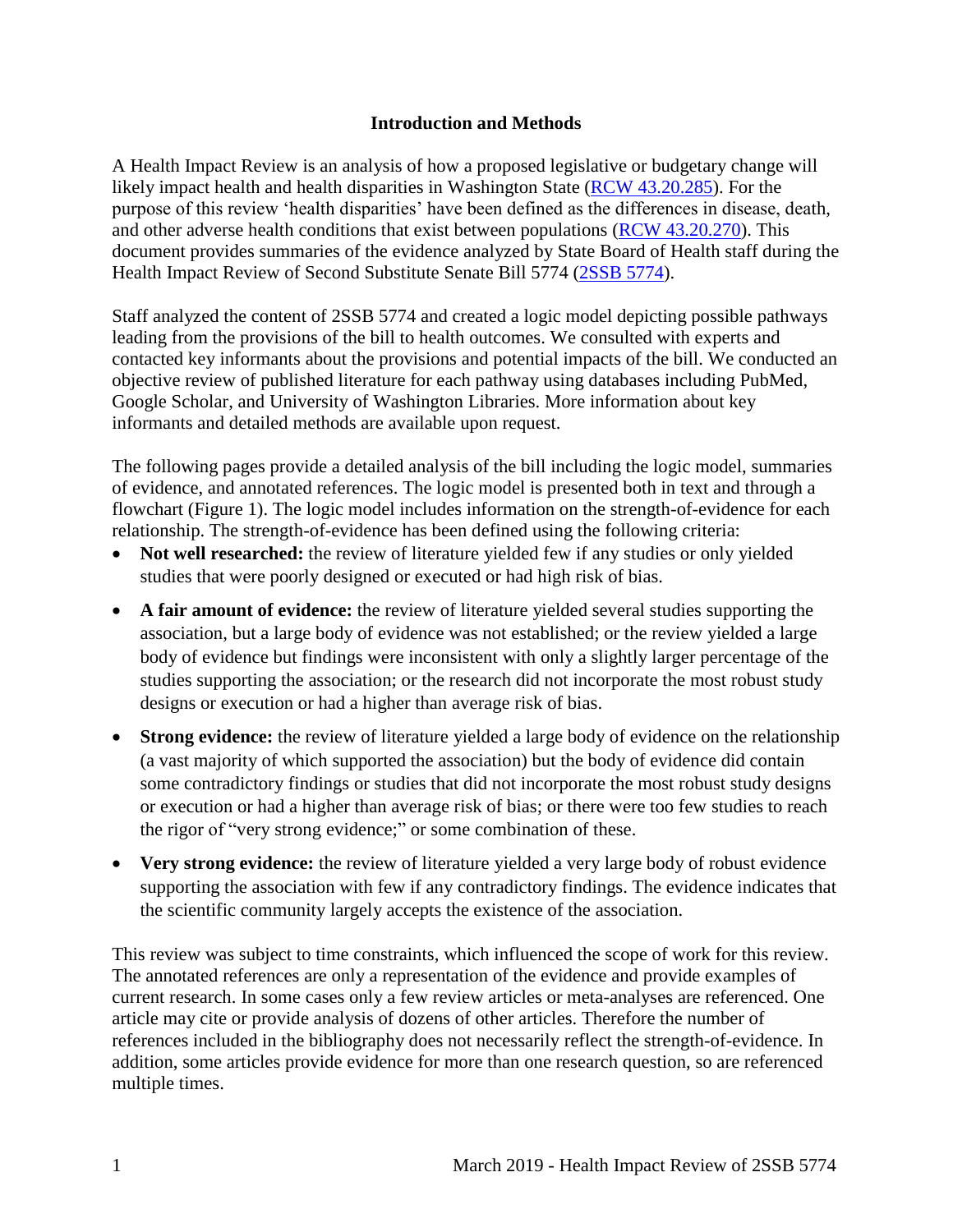#### **Analysis of 2SSB 5774 and the Scientific Evidence**

#### <span id="page-5-0"></span>**Summary of relevant background information**

- $\bullet$  In the U.S., 44 million borrowers hold about \$1.3 trillion in outstanding student loans.<sup>1</sup>
- In the past 20 years, total student loan debt in the United States has more than doubled. This increase "stems from both a greater number of students receiving loans and a larger average loan amount."<sup>2</sup>
- Washington State ranks  $23<sup>rd</sup>$  in the level of total student loan debt for college graduates.<sup>2</sup>
- According to the Washington Student Achievement Council (WSAC), of 2015-2016 graduates in Washington State the mean debt owed was: \$14,353 among 2-year undergraduate students  $(n=19,771)$ ; \$22,195 among 4-year undergraduate students  $(n=28,711)$ ; \$54,347 among graduate students  $(n=6,694)$ ; and \$117,486 among professional students  $(n=2.911)$ .<sup>2</sup> These data excluded private student loans.
- Student loans are categorized as either federal loans (provided by the federal government) or private loans (provided by states, private banks, credit unions, or higher education institutions).<sup>2</sup> Generally, "federal loans offer the most generous terms, followed by state loans. Private banks and credit unions offer the least favorable loan terms for most students."<sup>2</sup>
- Washington State does not currently offer a general student loan program to higher education students.<sup>2</sup> It does offer specialized loan programs for entry-level aerospace workers and a loan repayment program for health professionals working in underserved areas.<sup>2</sup>
- Income Share Agreements (ISA) are contractual agreements in which a student receives education funding in exchange for an agreed upon percentage of post-graduation income over a defined number of years.<sup>3</sup>

#### **Summary of 2SSB 5774**

- Enacts the Student Loan Relief and Reform Act.
- Creates an ISA pilot program administered by WSAC. The pilot would require ISA contract terms and disclosures to: specify the future income a borrower must pay; include a maximum duration; exempt a person's income up to the federal poverty level (FPL), adjusted for family size; allow for discharge of obligation if they become permanently disabled; specify how an individual can extinguish their obligation; limit the maximum future income obligation to 15%; and allow payment timeline to be extended for the amount of time the person is exempt from payments due to insufficient income.
- Establishes a student loan refinancing program. The program allows WSAC to contract with up to five private financial institutions (i.e., bank, trust company, mutual savings bank, savings and loan association, or credit union) to provide more favorable terms for refinancing student loans. A loan may only be refinanced if the financial institution under the terms of the program can offer better terms including: lower interest rates (i.e., at least 0.25% lower than current interest rate), shorter payment periods, or overall lower costs of debt service. The financial institution must disclose to the borrower if a federal student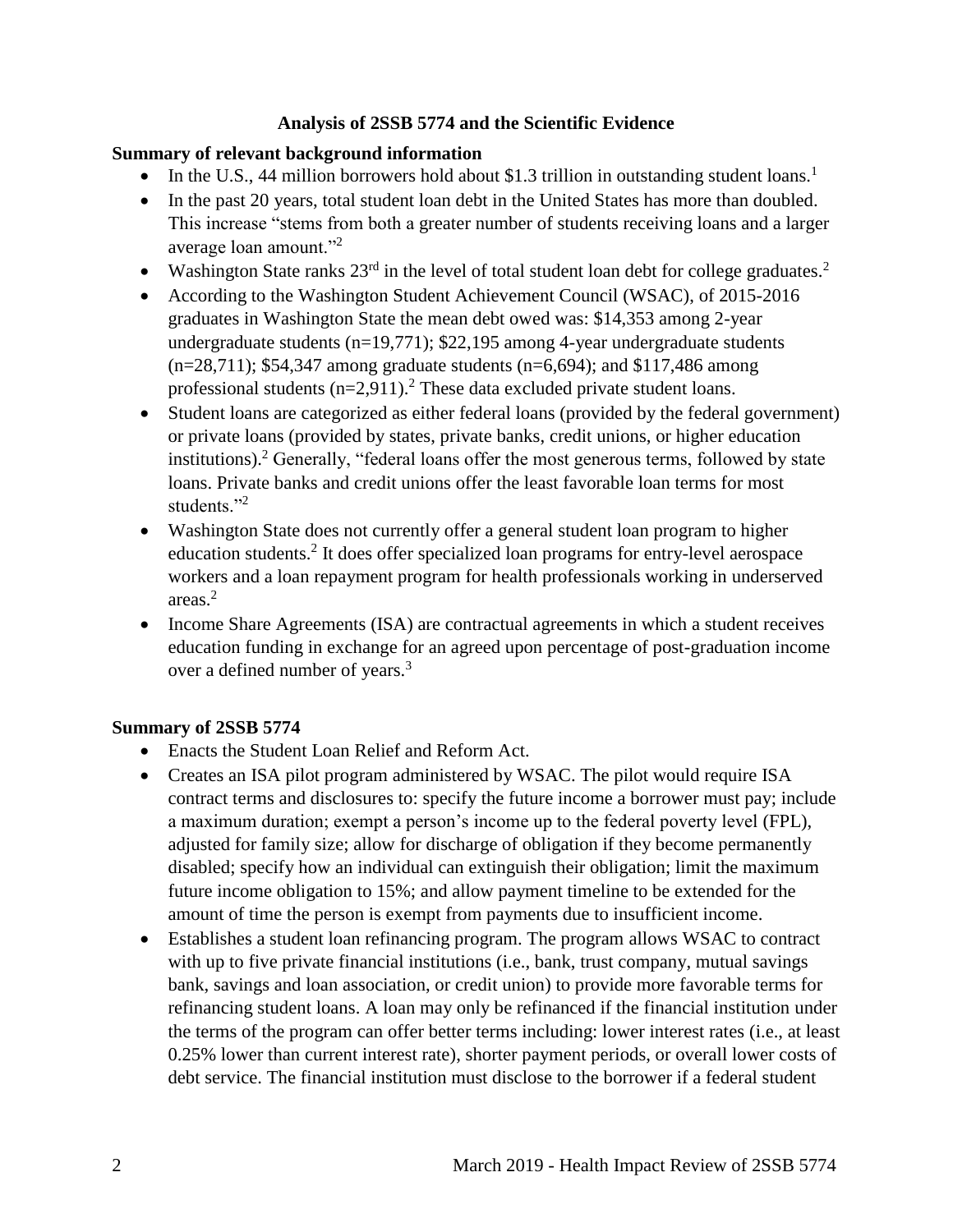loan is being refinanced that the borrower may lose certain protections including loan forgiveness or income-based repayment (IBR) options.

- Specifies required disclosures and borrower protections for each program.
- Stipulates both programs expire July 1, 2029.

#### **Health impact of 2SSB 5774**

Evidence indicates that 2SSB 5774 has the potential to result in some students participating in the Student Loan Refinancing Program, which can decrease participants' student load debt burden, leading to improved health outcomes. It is not well researched whether participation in the Income Share Agreement Pilot Program would lead to reduced student loan debt. It is unclear how the bill would impact health inequities.

#### **Pathway to health impacts**

The potential pathways leading from the provisions of 2SSB 5774 to decreased health inequities are depicted in Figure 1.

*Pathway 1* represents the most direct pathway between the provisions in the bill, ISAs, and health outcomes. This review makes the informed assumption that creating and implementing an Income Share Agreement (ISA) Pilot Program for higher education students in Washington State would result in some of these students applying for, receiving, and using ISAs to fund a portion of their higher education. This informed assumption is based on discussions with staff at Purdue University's ISA Fund and the Washington Student Achievement Council. It is not well researched whether participation in the ISA program will reduce student loan debt burdens.

*Pathway* 2 represents the most direct pathway between the provisions in the bill, student loan refinancing programs, and health outcomes. This review makes the informed assumption that creating and implementing a Washington Student Loan Refinancing Program for higher education students in the state would result in some of these eligible borrowers refinancing their student loans. This informed assumption is based on discussions with staff at Washington Student Achievement Council and a researcher in the field of economics. There is a fair amount of evidence that refinancing student loan debt through a state refinancing program would likely reduce the burden of student loan debt to varying degrees for at least some portion of participating borrowers.<sup>[2,](#page-21-0)[4](#page-21-1)</sup> There is strong evidence that reducing student loan debt burdens would likely result in improved health outcomes for those affected.<sup>5-10</sup>

It is unclear from available evidence how the bill would impact health inequities. Provisions in the bill allow the WSAC flexibility to determine program eligibility criteria and to negotiate specific program details. Programmatic factors like eligibility criteria and applicant prioritization will likely influence how this bill impacts inequities. Therefore, analysts were unable to determine who would likely benefit from each program.

Available evidence indicates that certain groups have particularly large amounts of outstanding student loan debt (e.g., graduate and professional students) and some groups face greater challenges to paying off their student loan debt (i.e., students who did not complete their degree, students who attended for-profit institutions, borrowers of color, and women). Some evidence also indicates that student loan refinancing programs disproportionately benefit high-income,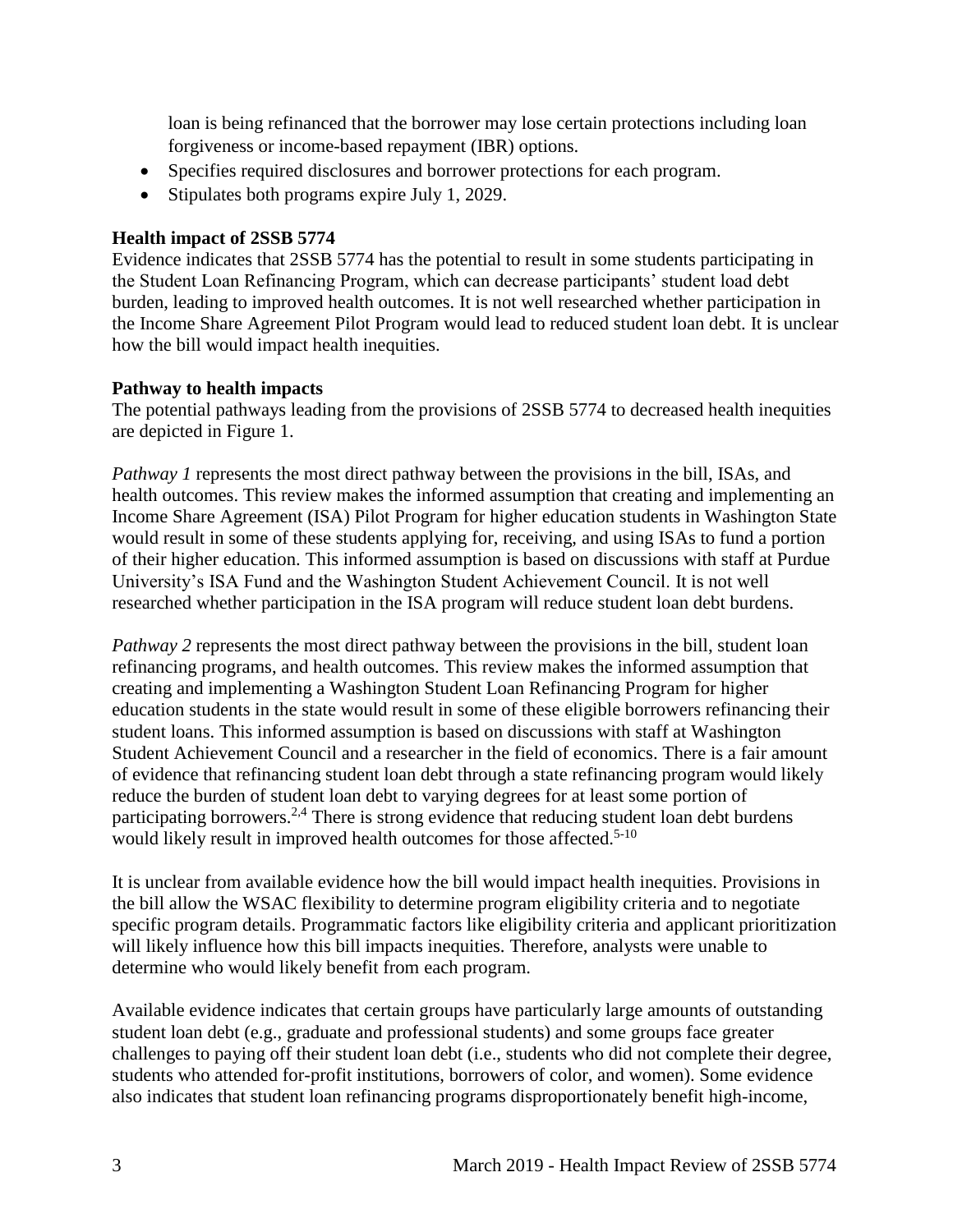high-debt graduate and professional borrowers compared to those who borrowed smaller balances for less advanced degrees and those who did not complete their degree. Finally, evidence shows that people of color, women, and students with low-incomes are disproportionately burdened by their student loan debt. Each of these factors is analyzed starting on page 13.

Due to time limitations, we only researched the most direct connections between the provisions of the bill and decreased health inequities and did not explore the evidence for all possible pathways. For example, we did not evaluate potential impacts related to:

 Whether reducing student loan debt influences a person's decision to further their educational attainment. For example, 26% of students from low-income backgrounds do not apply for federal aid, even though they would qualify.<sup>11</sup> One discussion paper found these inequities are due in part to debt aversion.<sup>11</sup> However, another study found that student loans did not impact educational attainment.<sup>7</sup>

#### **Magnitude of impact**

In the face of increasing college costs, a Federal Reserve Report found that: "American students do not forgo education, but instead amass more debt."<sup>12</sup> Student loans are the most common form of debt used to finance education, held by 94% of those with their own education debt outstanding.<sup>13</sup> A 2017 report on student loan debt in Washington State from the State Attorney General's Office estimated more than 800,000 Washingtonians have outstanding student loan debt.<sup>12</sup> At the end of 2016, Washingtonians collectively owed \$24.4 billion in student loan debt.<sup>14</sup> As of 2014, nationally only 37% of student loan balances were actually being paid down; 13% of loan balances were constant; 33% were increasing; and 17% were delinquent (i.e., missed a payment) or in default (i.e., no payment made in more than 270 days).<sup>12</sup> In Washington, 2012 data show that nearly 112,000 Washingtonians (14.7%) with federal and private student loans were significantly (90+ days) past due on their payments.<sup>12</sup>

Moreover, "in 2016, 436 for-profit career colleges and degree-granting institutions operated in Washington, enrolling 48,600 students. These schools accounted for 12% of postsecondary enrollment in the state."<sup>12</sup> For-profit college students are more likely to be from low-income areas, disadvantaged backgrounds, and struggle with unemployment after leaving school than their peers in the private nonprofit and public sectors.<sup>12</sup> Evidence cited in a 2012 report by the U.S. Senate Health, Education, Labor and Pensions Committee showed: "96 percent of students attending for-profit colleges took out student loans, compared to 13 percent at community colleges, 48 percent at 4-year public, and 57 percent at 4-year private non-profit colleges."<sup>12</sup> Furthermore, a report notes that students at for-profit schools generally borrow more: "the average independent student, who represents most of the for-profit student body, graduated with a median debt of \$32,700, compared to a median debt of \$20,000 of independent students at public colleges, and \$24,600 at private non-profit colleges."<sup>12</sup>

#### *Pathway 1: Income Share Agreement Pilot Program*

Analysts were unable to determine the potential magnitude of impact of the proposed ISA pilot program (i.e., the number of students who will participate and whether any groups of students might disproportionately benefit from the program). According to WSAC's fiscal note, "expenditures for the [ISA] Pilot Program are dependent on available funding for the program,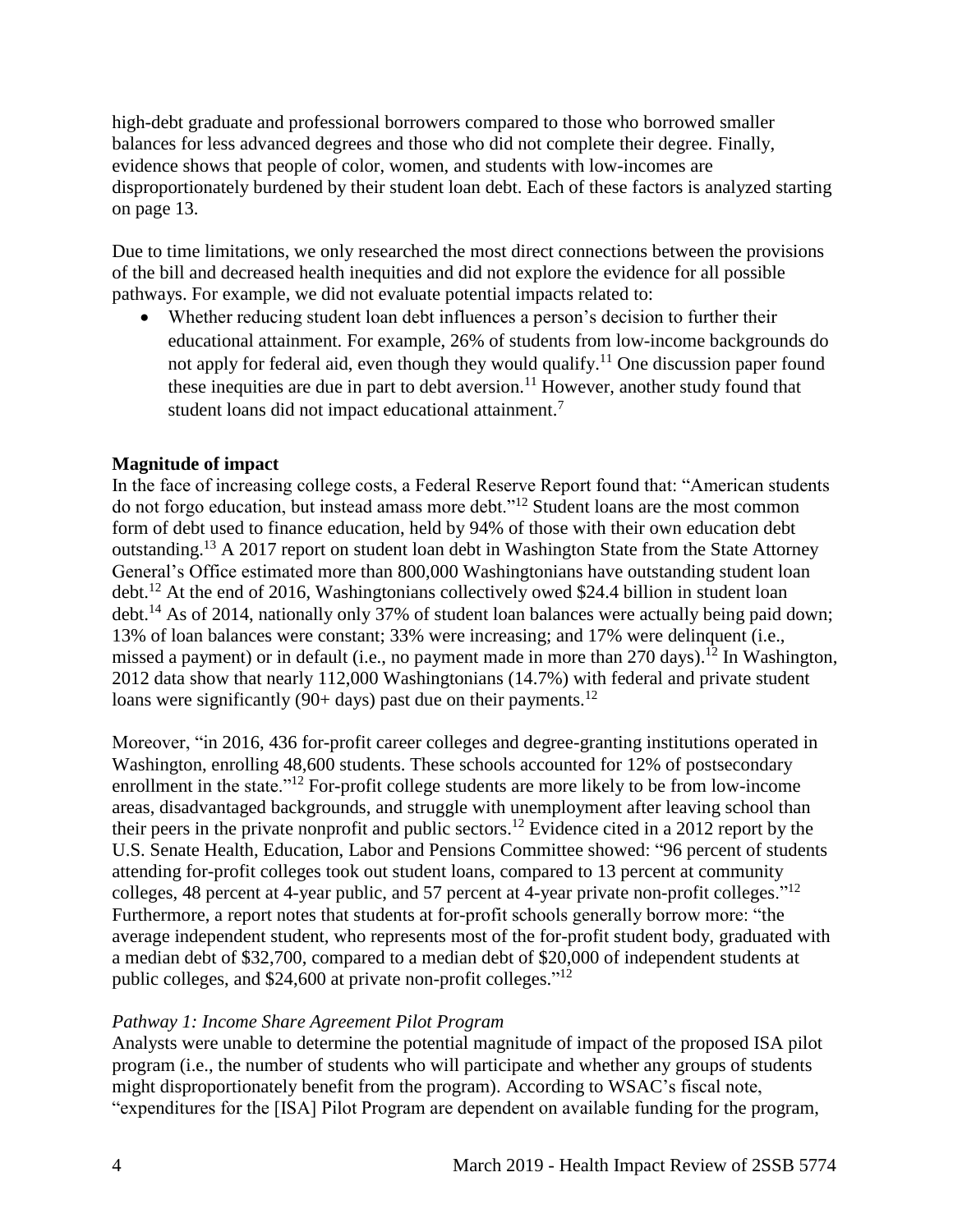number of participants, amounts initially awarded, contract terms, including percentage of future income that is obligated, future income of participants, number of deferments or cancellations, and total years of payment to program by participants."<sup>15</sup>

Evidence from Purdue University's Back a Boiler – ISA Fund indicates that all of the University's colleges and over 120 majors are represented among students participating in the program.<sup>3</sup> Post-funding surveys have shown that when categorized by major and sorted into University Colleges (e.g., Engineering, Health and Human Sciences, Liberal Arts, Polytechnic Institute, Krannert School of Management and Agriculture, etc.) students participating in the ISA Fund are generally proportional to the undergraduate population (Purdue Research Foundation [PRF], personal communication, March 2019).

#### *Pathway 2: Student Loan Refinancing Program*

Analysts were unable to determine the potential magnitude of impact of the proposed Student Loan Refinancing Program (i.e., the number of students who will participate). However, evidence suggests that students with greater outstanding loan balances would likely disproportionately benefit from the program.<sup>[2,](#page-21-0)[4](#page-21-1)[,16](#page-30-0)</sup> According to the WSAC's fiscal note, "expenditures for the Washington Student Loan Refinancing Program are dependent on available funding for the program, number of participants, average loan indebtedness, interest rates on loans being refinanced, terms of the refinanced loans, and number of defaults."<sup>15</sup>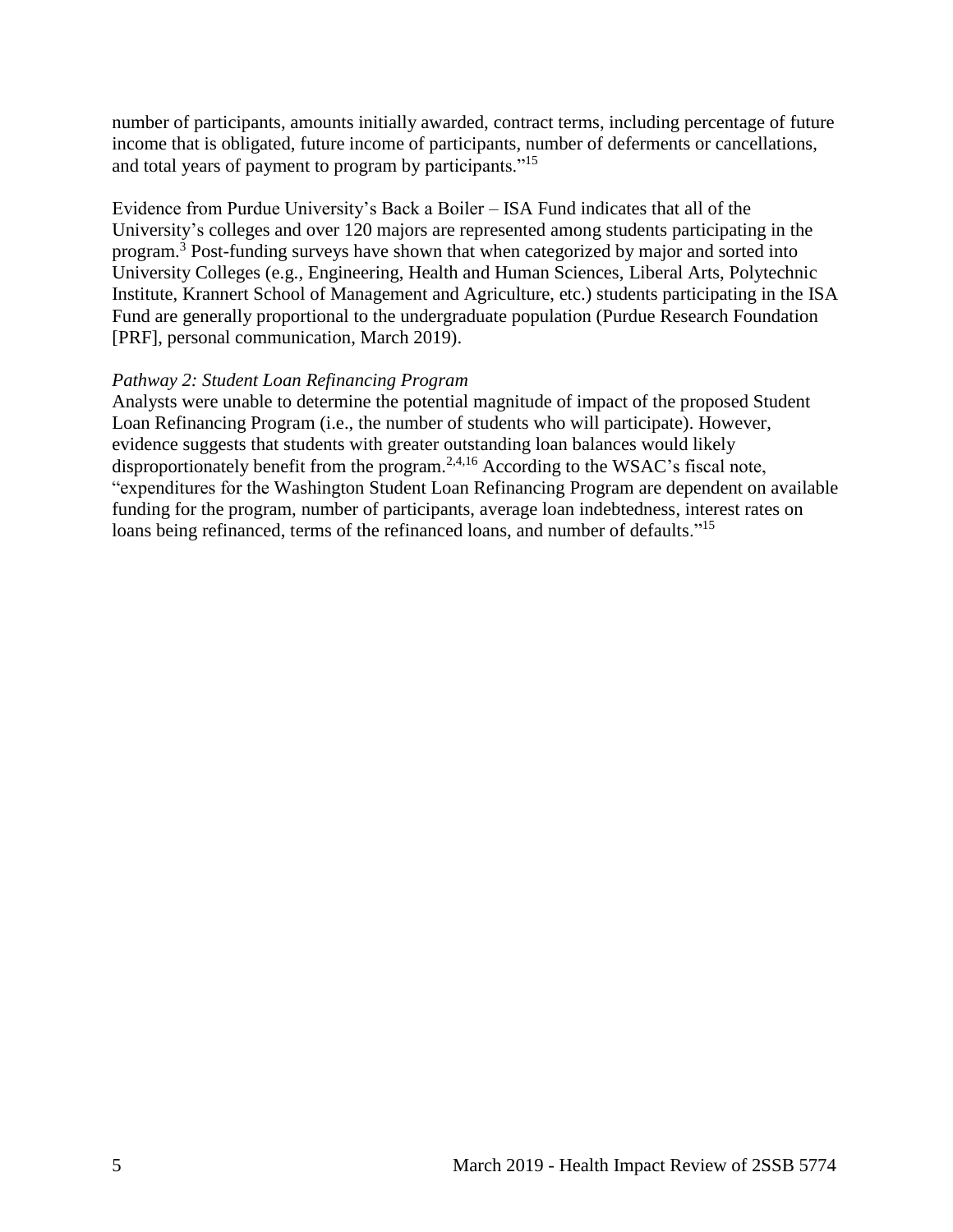#### **Logic Model**

<span id="page-9-0"></span>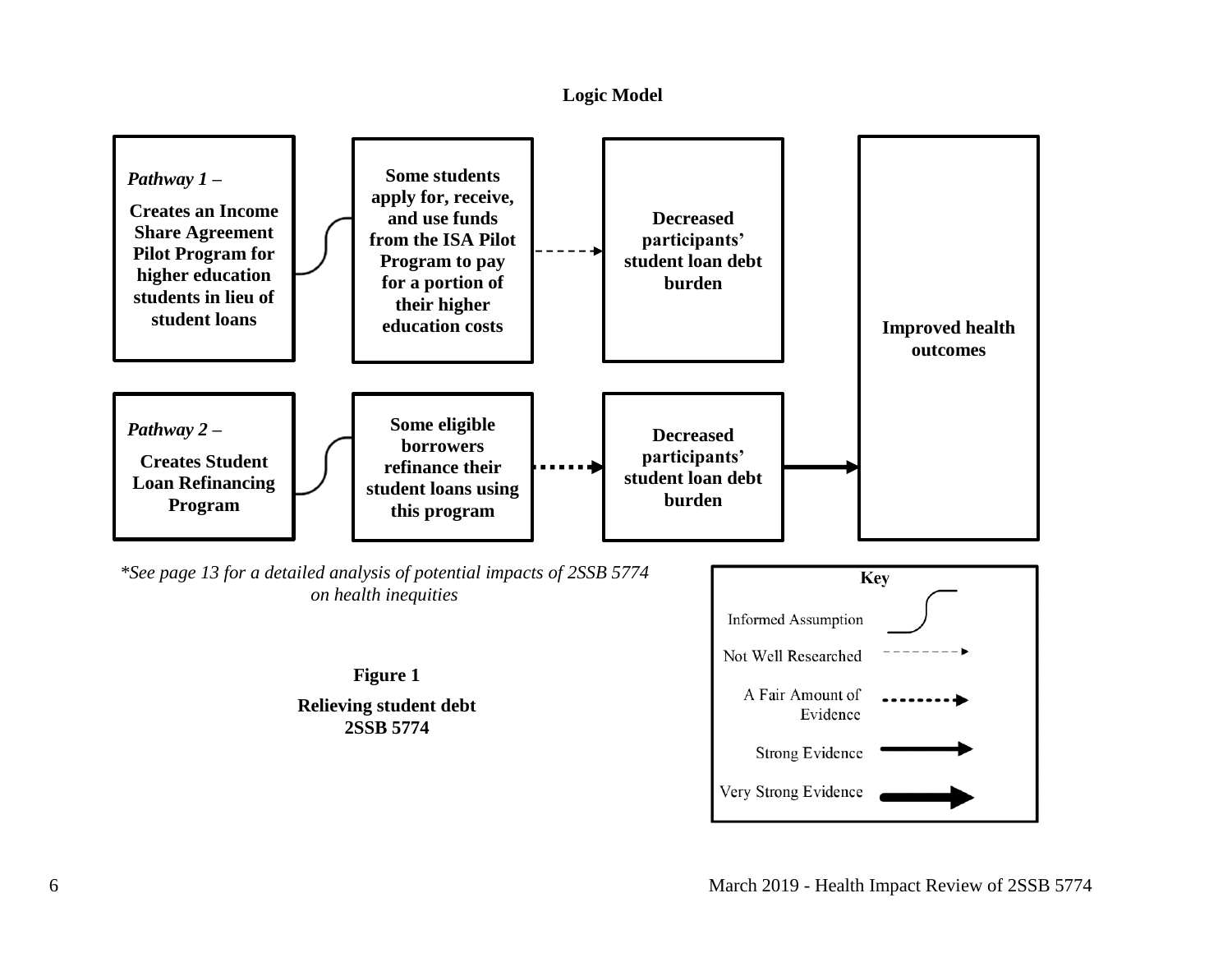#### **Summaries of Findings**

#### <span id="page-10-0"></span>**Pathway 1: Income Share Agreement Pilot Program**

#### **Will creating and implementing an Income Share Agreement Pilot Program result in some students using the program to fund a portion of their higher education?**

We have made the informed assumption that creating and implementing an Income Share Agreement (ISA) Pilot Program for higher education students in Washington State would result in some of these students applying for, receiving, and using ISAs to fund a portion of their higher education costs. This informed assumption is based on discussions with staff at Purdue University's ISA Fund and the Washington Student Achievement Council (WSAC).

Purdue University launched its Back a Boiler - ISA Fund in the fall of 2016 as a funding alternative to private loans and Federal Parent PLUS Loans for students who needed additional funding, often referred to as gap funding, to pay for their education (Purdue Research Fund [PRF], personal communication, March 2019). An ISA is a contractual agreement in which a student receives education funding in exchange for an agreed upon percentage of post-graduation income over a defined number of years.<sup>3</sup> Once a recipient makes successful payments over the specified term, no additional payments are required "even if they have paid less than the amount of the funding they received."<sup>3</sup> However, "most individuals in the program will pay more than the amount funded."<sup>3</sup> Unlike traditional loans, with ISAs, students are not accruing interest on the total amount funded.<sup>3</sup> Instead, the Income Share percentage remains constant over the course of the ISA, and the amount required to pay (Income Share multiplied by earned income) only grows due to the growth rate of the individual's earnings. Conversely, the monthly payment may reduce or can be zero depending on the person's employment situation (PRF, personal communication, March 2019). Payment terms vary by student (e.g., major, anticipated graduation year), but are set to be competitive with current education finance options. Graduates who earn high incomes may pay more than they would have with a conventional loan.<sup>3</sup> However, Purdue caps the total amount paid at 2.5 times the initial amount received. If a recipient prepays, or repayments equal 2.5 times the amount of the initial funding, then no additional payments are required.<sup>3</sup> To facilitate transparency and ensure that students understand their various education funding options, PRF offers an online comparison tool for students to view how the ISA compares to private loans or Federal Parent PLUS loan options. To date, there are 820 contracts with Purdue students enrolled in the ISA Fund, totaling \$9.8 million in funding (an average of nearly \$12,000 per contract) (PRF, personal communication, March 2019).

The ISA pilot program outlined in 2SSB 5774 is modeled on Purdue's ISA Fund. While specific programmatic elements are stipulated in the bill language (see summary on page 2), the legislation provides flexibility for WSAC to make programmatic decisions. Analysts contacted WSAC Director of Student Financial Assistance, Becky Thompson, to learn more about how the program might be implemented. Although ISAs would constitute a new book of business, WSAC would draw on experience administering state aid programs which include traditional student loan repayment programs. In addition, WSAC would contact staff at PRF to learn more about how the University established its ISA Fund (e.g., calculating Income Share percentages) and their lessons learned and anticipates contracting with an outside administrator. Additionally, WSAC would seek legal advice related to investors' rights. For example, Thompson noted,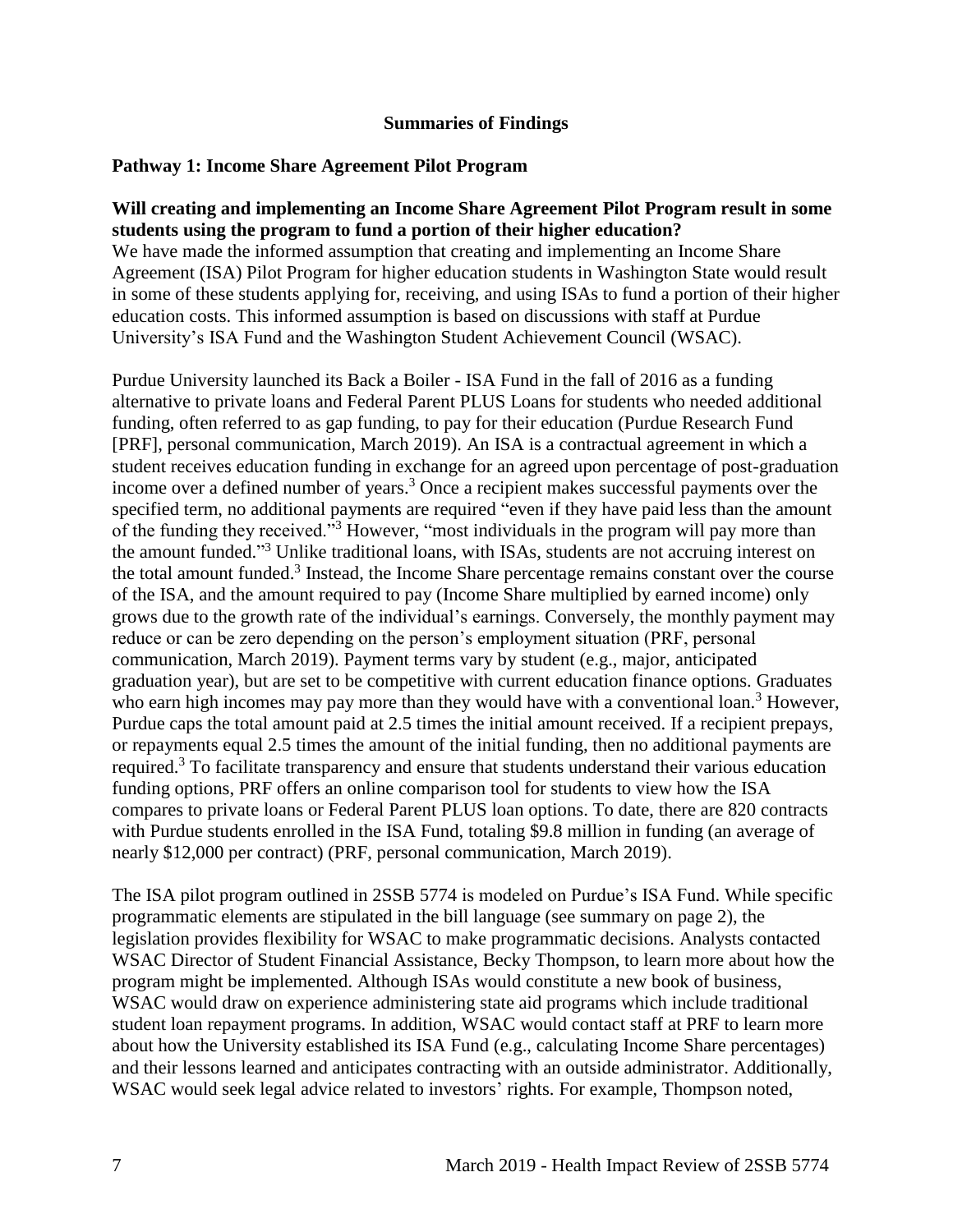"having not done this yet, it is unclear if repayment calculations would need to take into consideration other types of debt (e.g., student loan monthly payments) or how that might affect investor's decisions" (WSAC, personal communication, March 2019). She also anticipates WSAC would gather a stakeholder group, including Washington investors and students, to provide input during program development. For example, stakeholders might be asked to weigh in on the type of educational funding made available through the ISA pilot program: a) gap funding to supplement other financial assistance (i.e., Purdue's model) or b) funding to cover the full cost of tuition in lieu of student loans. In addition to protections detailed in the legislation (e.g., paused payments for households with incomes at or below 100 FPL, and forgiven balances for those experiencing permanent disability or death), WSAC would be interested in what types of protections applicants might value for unforeseen life events that Federal student loan programs provide (e.g., forbearance, military deferment).

Like Purdue's ISA Fund, Thompson anticipates the pilot would adopt a cumulative Income Share model in which students who sign ISAs for multiple terms/years would pay the sum of their individual Income Share percentages for the specified number of years (WSAC, personal communication March 2019). For example, a student who signed an ISA for their junior year (e.g., 4% for 7 years) and a second ISA their senior year (4.2% for 7 years) would be responsible for paying 8.2% (i.e.,  $4\% + 4.2\%$ ) of their post-graduation income for 7 years. This follows the model of other conditional scholarship programs in which students receive 1-year of educational funding for X number of years of service in the designated field post-graduation. Thompson notes that it would be important for WSAC to carefully develop communication tools to transparently communicate how ISAs compare to the other education funding options available (e.g., Parent PLUS loans, Graduate PLUS loans, private loans) (WSAC, personal communication, March 2019).

In regard to securing funds for the pilot program, Thompson shared that WSAC has not traditionally been responsible for fundraising, and it is unknown what private sources may be interested in investing in the ISA account (WSAC, personal communication, March 2019). While funding sources and potential amounts are uncertain, WSAC would want to launch the program as quickly as possible, even with limited funding, to test student demand for ISAs. This might involve piloting with specific higher education institutions or program interested in partnering with the State (WSAC, personal communication, March 2019).

Based on discussions with key informants and the example from Purdue, we would expect that creating and implementing an ISA Pilot Program for higher education students would result in some number of eligible students applying for, receiving, and using ISAs to fund some portion of their higher education costs.

#### **Will using the ISA Pilot Program to fund a portion of their higher education costs reduce participants' student loan debt burden?**

There is insufficient evidence to determine whether participation in the ISA program will reduce student loan debt burdens, therefore, we have classified this association as not well researched.

Because Purdue's Back a Boiler - ISA Fund has only been in effect since Fall 2016, none of the ISA contracts have been paid in full and only a small portion of ISA contracts have entered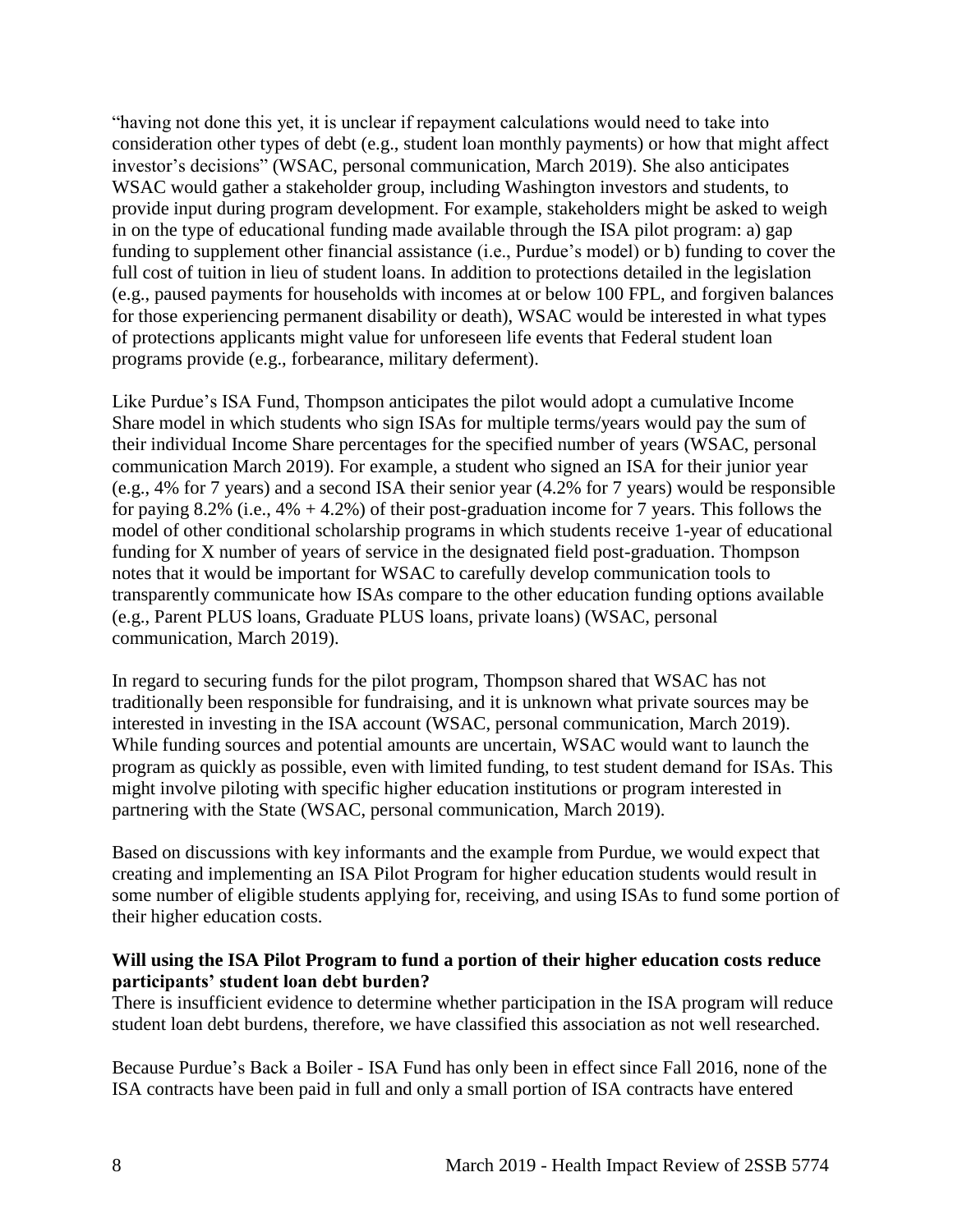repayment (170 contracts) (PRF, personal communication, March 2019). An additional 30 contracts are considered in flux and have not entered repayment as students are currently seeking employment post-graduation (PRF, personal communication, March 2019). Therefore, it is uncertain how much the average graduate will pay on their ISA contract (i.e., X times the original amount funded). However, the program models that most students will end up paying 1.5 or 1.6 times their funding amount. Program staff shared anecdotal information that at least some students who applied or received funding used ISA funds to avoid taking out private loans, Federal Parent PLUS loans, or dropping out of school due to lack of tuition (PRF, personal communication, March 2019). For those students, it is possible that ISAs provided necessary access to funds to complete their degree, thereby increasing their earning capacity, without taking on additional educational debt. However, without knowing their other funding alternatives or how the average amount repaid on an ISA contract compares with traditional student loans, we cannot determine how use of ISAs affects student loan debt burden.

In theory, ISAs have the potential to be less burdensome than additional student loan debt (e.g., variable interest rates, payment periods, portion of income) for some individuals. Specifically, the set terms and protections known to students before they sign the ISA include: a) fixed portion of the individual's future income (i.e., Income Share); b) set number of payment months (e.g., 80-116 months); c) maximum repayment amount of 2.5 times the original funding received; and d) no accrued interest. Analysts were unable to find estimates of the total amount repaid by typical borrowers compared to the initial loan amount, but we would expect variation related to repayment plan (e.g., income sensitive vs. standard vs. extended). Alternatively, the amount repaid for an ISA only grows with an individual's income rather than due to the length of time necessary to repay a traditional loan in which the total amount repaid grows with accrued interest. <sup>2</sup> However, Federal loans have additional benefits including the potential for public service loan forgiveness, deferment, and forbearance. Purdue's ISA Fund includes some built-in downside protections for students, including no payment if unemployed, making less than the minimum salary (\$20,000), working part-time, back in school, or not in the workforce. Moreover, unlike traditional loans, when an ISA is in deferment, no interest is accruing, nor is the balance building.

When developing the program, it will be important for WSAC to consider those students who use both ISAs and traditional student loans to fund their education. The federal loan program offers income-driven repayment plans, which generally limits payments to 10-20% of a borrower's discretionary income, adjusted for family size, depending on plan.<sup>17</sup> If a student is using both forms of funding they may still pay more than 15% of their monthly income to cover education costs.

Overall, additional information, including ISA program details and participating students' other debt, is necessary to determine how the ISA Pilot Program would likely affect student loan debt burdens generally.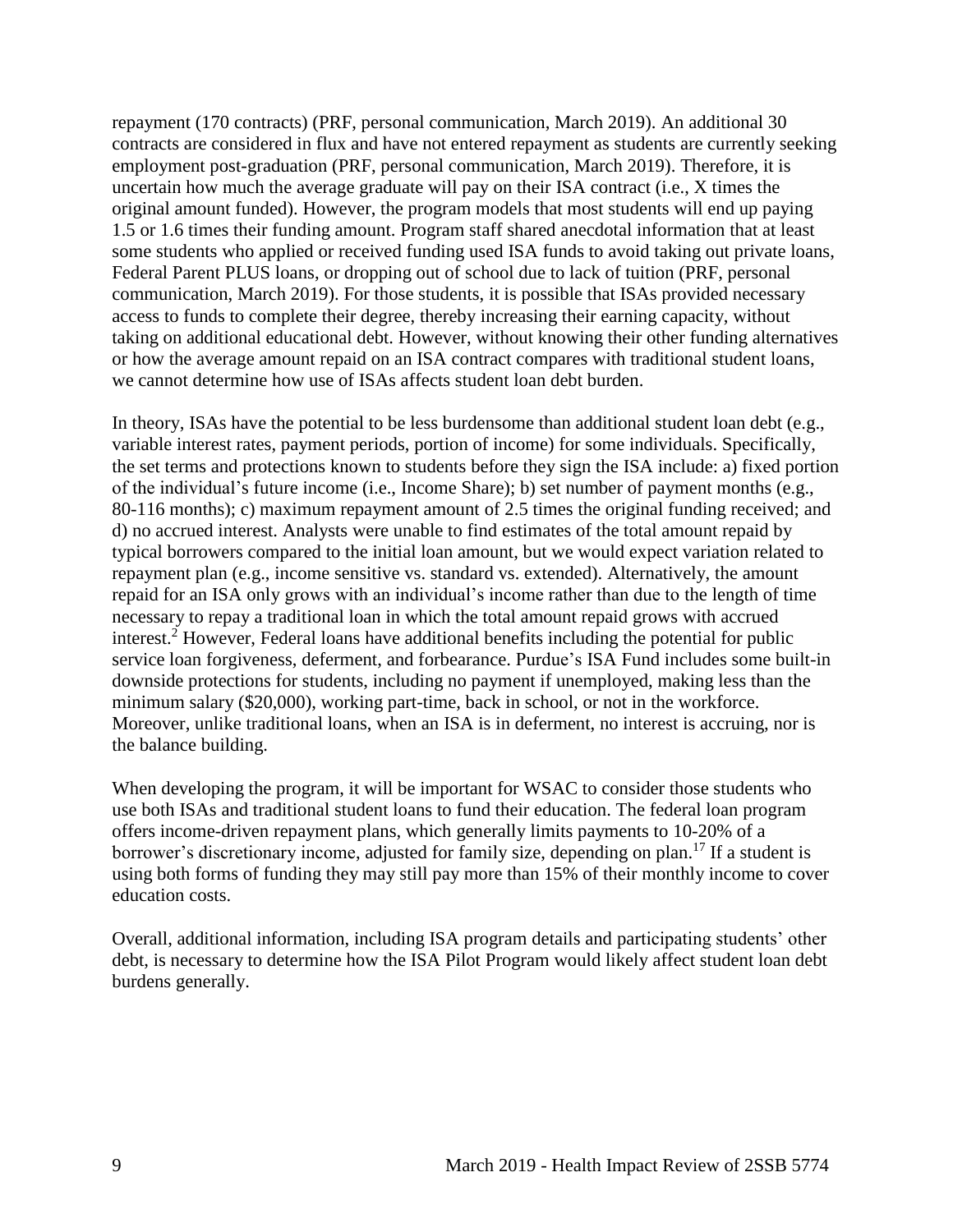#### **Pathway 2: Student Loan Refinancing Program**

#### **Will creating and implementing a Washington Student Loan Refinancing Program for borrowers with higher education debt result in some eligible borrowers using the program to refinance their student loan debt?**

We have made the informed assumption that creating and implementing a Washington Student Loan Refinancing Program for borrowers with higher education debt in the state would result in some of these eligible borrowers refinancing their student loans through this program. This informed assumption is based on discussions with staff at WSAC and a researcher in the field of economics.

Broadly, borrowers are likely to refinance their loans when: 1) the available interest rate is lower than their current rate and/or 2) they want lower monthly payments.<sup>2</sup> Those with disposable income may prefer the first option, while those with limited discretionary income who struggle to make monthly payments may prefer the second.<sup>2</sup>

In particular, the first condition often appeals to borrowers with private, Federal Grad PLUS, and Federal Parent PLUS loans because these loans have higher interest rates than the rates typically offered through refinancing.<sup>2</sup> Those with Federal undergraduate loans are less likely to refinance because the low federal interest rate of these loans is typically difficult to undercut (Natalie Bachas, Assistant Professor of Economics, Princeton University, personal communication, March 2019). By refinancing high-interest loans, borrowers can reduce the overall cost of their loan with lower interest rates paid back over a shorter period.<sup>2</sup>

Conversely, borrowers who struggle to make their monthly payment typically prefer lower monthly payments. These borrowers tend to refinance to secure lower monthly payments paid over an extended repayment period (i.e., maturity, the final payment date of a loan, at which point the principal and all remaining interest is due to be paid). Because the size of the monthly payment and the total cost of the loan are inversely related, "loans paid back over a longer period of time tend to have lower monthly payments but a higher total cost (due to more paid interest)."<sup>2</sup> Lower monthly payments allow borrowers with lower incomes and/or cash flow issues more flexibility to respond to unforeseen financial costs like medical bills or car repairs.

Borrowers have several options through the Federal student loan program to consolidate (i.e., bundle multiple loans with variable interest rates to lock in one interest rate) their Federal student loans. However, the Federal program does not allow borrowers to refinance or consolidate their private student loans the way private companies do. Borrowers may choose to refinance through the Federal program to maintain Federal protections (e.g., forbearance, deferment) and other potential benefits, including the Public Service Loan Forgiveness Program and Income-Based Repayment [IBR] plan (WSAC, personal communication, March 2019).

Alternatively, borrowers who are considered low-risk may be able to decrease both their total and monthly costs by refinancing to a lower interest rate with private companies.<sup>18</sup> Private banks and credit unions generally target relatively recent graduates from professional programs who have a high amount of debt and a high income or earning potential.<sup>2</sup> These private programs allow individuals to refinance both Federal and private student loans. However, if borrowers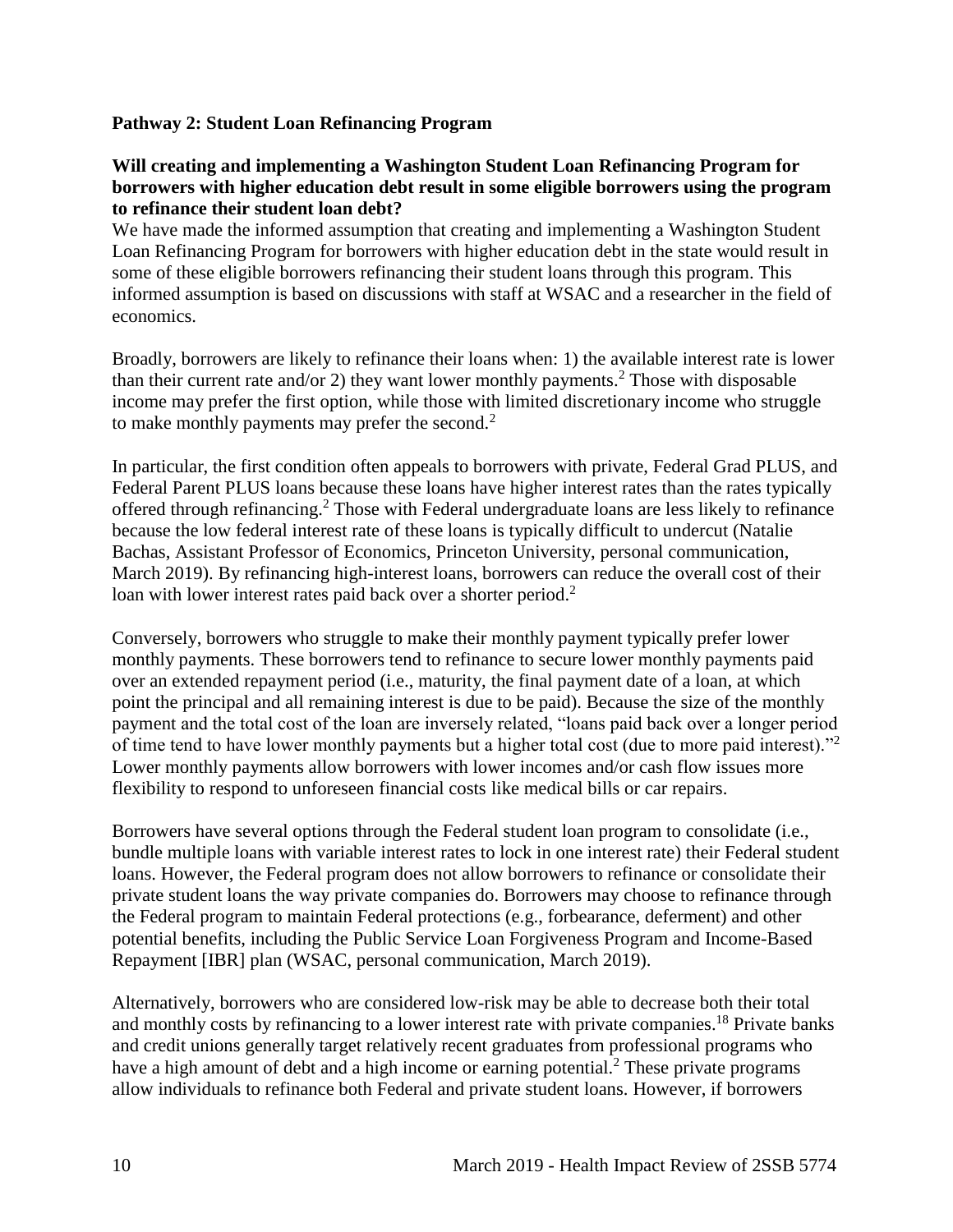refinance with private companies they lose student loan protections and benefits (described above) offered by the Federal student loan program. For example, a 2017 analysis found that graduate students value the availability of IBR as insurance against future low wages or unemployment, and these benefits are not offered by private loans.<sup>19</sup> The analysis indicates that while interest rates are an important factor in student loan decisions, flexible repayment plans are equally if not more important a consideration.<sup>19</sup>

Provisions in 2SSB 5774 stipulate that Washington residents who have completed their associate's, bachelor's, graduate, or professional degree and those who have received their certificate, diploma, or degree from a trade, career, or technical school are eligible to refinance their qualified education loans under the proposed program. Becky Thompson shared there are many unknown variables that would affect which borrowers might benefit from a refinancing program, and stated "ideally, WSAC would want to create a program with protections and benefits very similar to, or better than, the Federal student loan program. We would also want to keep the entry barrier as low as possible and would only establish additional eligibility criteria, beyond what is in statute, if absolutely necessary" (WSAC, personal communication, March 2019).

Based on discussions with key informants and an understanding of what conditions generally prompt borrowers to refinance student loans, we would expect that creating and implementing a Washington Student Loan Refinancing Program for borrowers with higher education debt would result in some number of eligible borrowers refinancing their student loans through this program. The number and characteristics of those borrowers who would benefit from the program would depend on currently uncertain program factors (interested borrowers, eligibility criteria, loan terms negotiated with the five participating financial institutions, protections and benefits, etc.).

#### **Will refinancing student loan debt through the Washington Student Loan Refinancing Program reduce participants' student loan debt burden?**

There is a fair amount of evidence that refinancing student loan debt through a state student loan refinancing program would likely reduce the burden of student loan debt for at least some portion of participating borrowers.

Provisions in 2SSB 5774 require that a qualified loan made to a qualified borrower to refinance an existing student loan "carry a contractual interest rate at least one-quarter of one percentage point lower than the loan being refinanced."<sup>20</sup> While WSAC would negotiate the best terms possible for program participants, it is uncertain to what extent the program may reduce the average interest rate or monthly loan payment paid by participating borrowers. In the absence of specific program details, this section discusses evidence from two analyses estimating the potential financial benefits for borrowers refinancing student loans under various conditions.

A 2017 analysis of 2013 Survey of Consumer Finances data estimated: 1) the portion of U.S. borrowers in good standing (i.e., no delinquencies) with both federal and private student debt who would be able to lower their interest rates under refinancing; 2) their average monthly savings; 3) the average total amount saved over the life of the loan; and 4) the share of borrowers who would benefit from enrolling in IBR plans instead of refinancing.<sup>4</sup> The analysis found "52.8% of households with student debt could potentially lower their interest rate through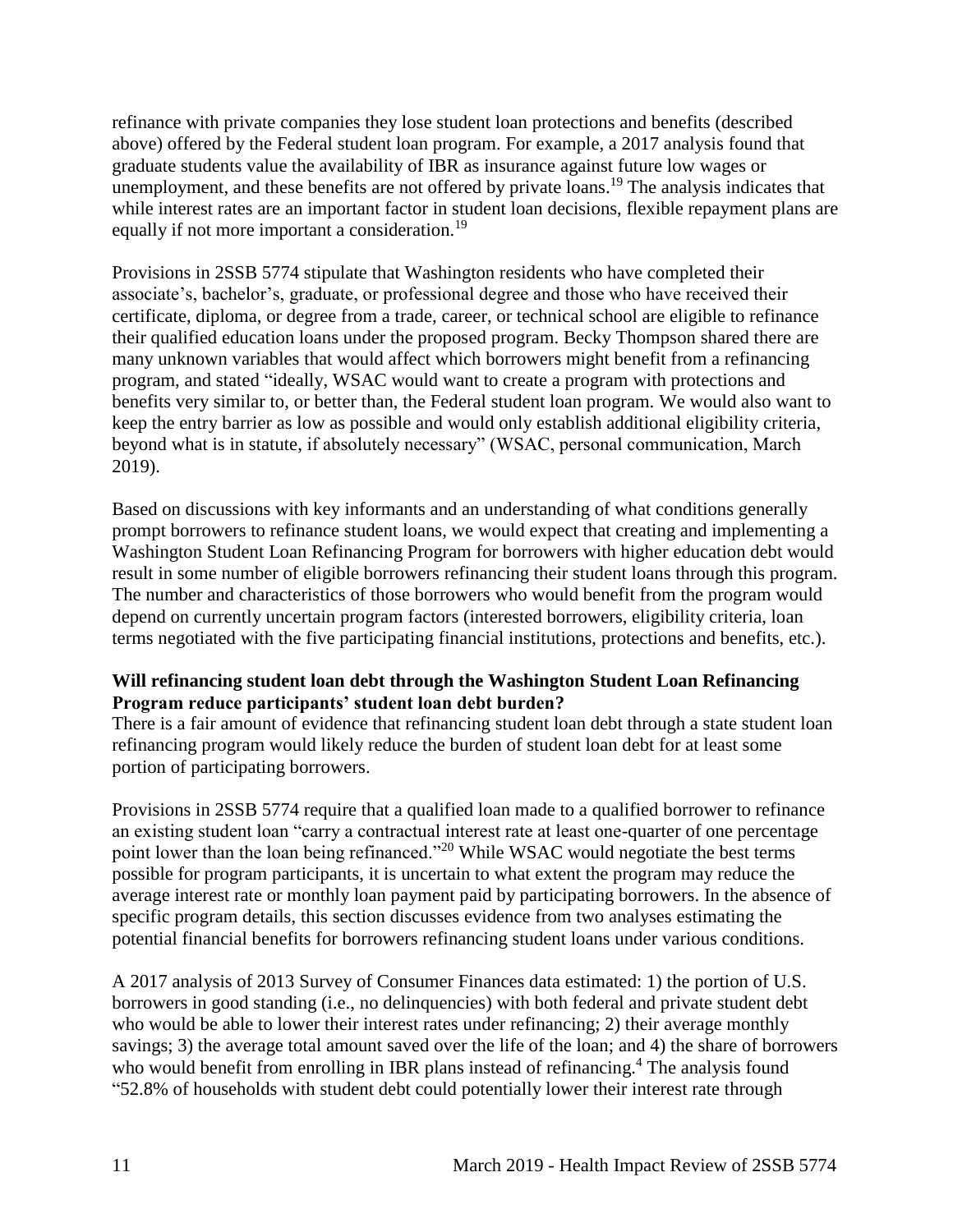refinancing."<sup>4</sup> In 2013, the average interest rate across all student loans was 5.8% before refinancing and dropped to 4.2% if all eligible borrowers refinanced.<sup>4</sup> This amounted to an average household saving of \$8.17 per month.<sup>4</sup> Over the total life of the loan, the average household would save \$941 in nominal dollars for the total amount paid—\$30,988 total paid (principal plus accrued interest) without refinancing compared to \$30,057 total with refinancing. 4 Potential monthly savings and total savings over the course of the lifetime of the loan varied by level of education attained, household income, race/ethnicity, and amount of debt.<sup>4</sup>

Researchers found the strongest predictor of the amount saved is a borrower's outstanding balance. 4 "For [high-debt] households which owe more than \$44,000, total savings average \$1,929, nearly 20 times greater than those for [low-debt] households with balances below \$5,000, which save an average of \$100 over the entire course of the loan."<sup>4</sup> Because borrowers with higher levels of educational attainment typically have higher amounts of debt, lower interest rates are more valuable to these borrowers.<sup>4</sup> Results of the analysis show that high-debt households made up 20% of the student loan borrower population, yet they received 39.2% of the financial benefits from refinancing.<sup>4</sup> Meanwhile, low-debt households also made up about 20% of the population with any student debt, yet received only 2% of the savings from refinancing.<sup>4</sup> Overall, authors concluded that of the total costs of refinancing "over half (50.8) percent) of the total benefits would go to households in the highest two income quintiles."<sup>4</sup>

In 2018, WSIPP analyzed how Washington State students could benefit from a hypothetical state refinancing program, compared to federal standard repayment plans.<sup>2</sup> The analysis considered students in the 2012 and 2016 higher education cohorts who completed their degrees. Findings show that high-debt professional students and graduate students have the most to gain from a state refinancing program (Table 1).<sup>2</sup> Specifically, over 90% of graduate students would be able to benefit from refinancing, even in some of the earlier cohorts.<sup>2</sup> If given the most favorable refinancing terms (APR of 4% and 5-year repayment length), professional students in the 2016 cohort could save nearly \$20,000 and graduate students could save over \$7,500 over the life of their loan.<sup>2</sup>

|                                                                                           | Maximum estimated total savings over remaining life of loan<br>under the most favorable refinancing loan conditions |             |  |
|-------------------------------------------------------------------------------------------|---------------------------------------------------------------------------------------------------------------------|-------------|--|
| Representative WA Student                                                                 | 2012 Cohort                                                                                                         | 2016 Cohort |  |
| 2-Year Undergraduate                                                                      | \$117                                                                                                               | \$1,067     |  |
| 4-Year Undergraduate                                                                      | \$208                                                                                                               | \$1,477     |  |
| <b>Graduate Student</b>                                                                   | \$1,276                                                                                                             | $$7,654$ *  |  |
| <b>Professional Student</b>                                                               | \$2,207                                                                                                             | $$19,061$ * |  |
| $*$ Denotes student type / cohort that could benefit under a standard 10-year term length |                                                                                                                     |             |  |

#### **Table 1. Maximum estimated savings from refinancing under the most favorable conditions (APR: 4%; repayment term length: 5 years) for a representative Washington State student by education and cohort<sup>2</sup>**

However, to achieve these savings over the lifetime of the loan borrowers would need to pay higher monthly payments over the 5-year payment period: a representative professional student's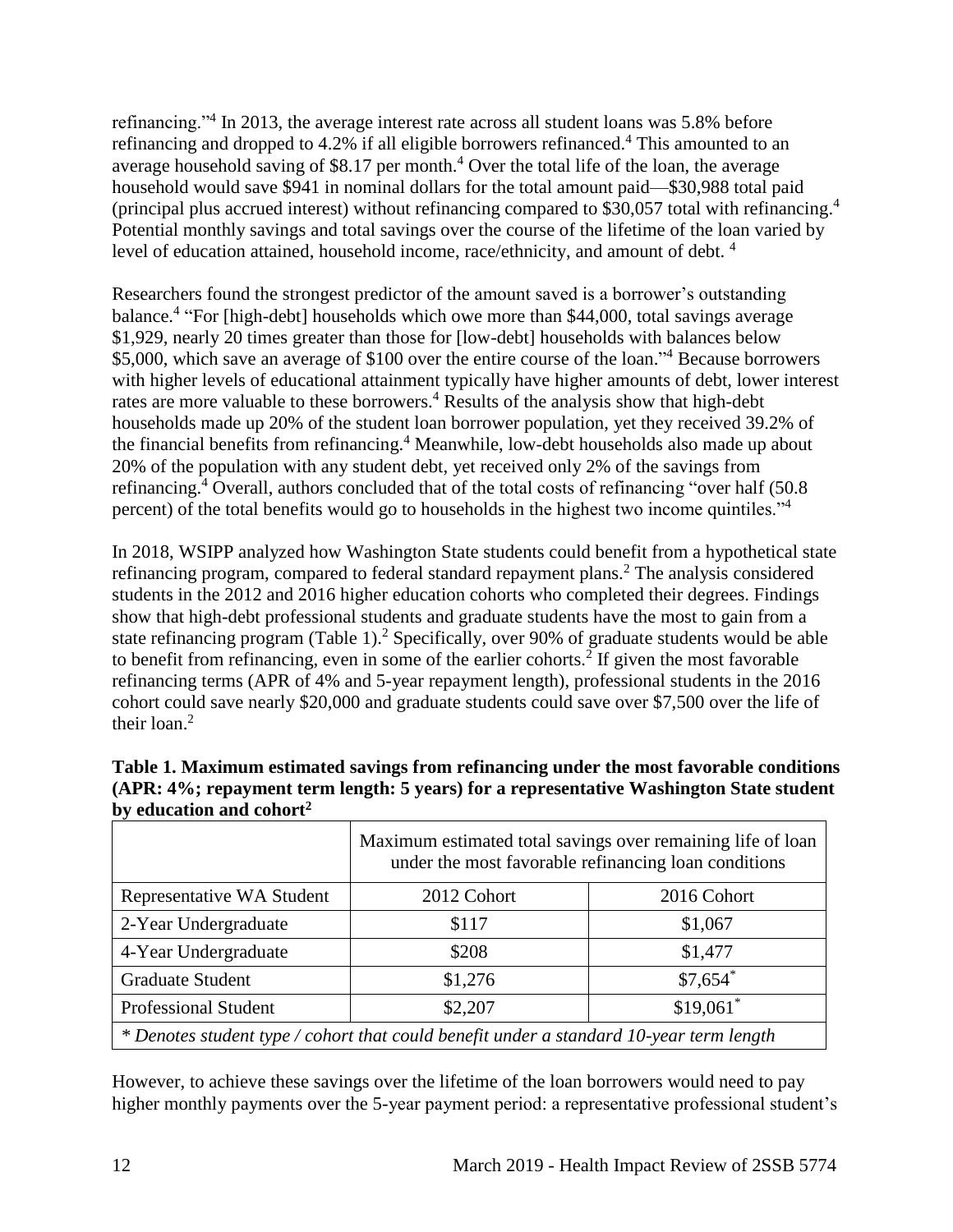payments would increase by \$562 to \$2,028 per month and a representative graduate would pay an additional \$278 for a monthly payment of \$953.<sup>2</sup> Meanwhile, 2-year undergraduate and 4year undergraduate borrowers are "unlikely to benefit from the 10-year and 15-year refinanced loan term lengths."<sup>2</sup>

Therefore, overall, it is likely that refinancing student loan debt through a state program would reduce the burden of student loan debt to varying degrees for at least some portion of participating borrowers. Evidence suggests minimal, if any, benefit to 2-year and 4-year undergraduate students. High-debt, high-income professional and graduate students have the most to gain from a refinancing program.

### **Will reducing student loan debt burden improve health outcomes among participants?**

There is strong evidence that reducing student loan debt burden may improve health outcomes among participants. Student loans and student loan debt have been associated with poorer selfrated health, increased depressive symptoms, lower life satisfaction, poor mental health outcomes, high psychological distress, and poor psychological well-being.<sup>5-8</sup> One study found that annual student loans among currently enrolled college students as well as cumulative student loans over time were significantly and inversely associated with psychological functioning, such that psychological functioning decreased as the amount of student loans increased.<sup>7</sup> These relationships held true even after controlling for other economic and demographic factors, including income, educational attainment, occupation, and parental net worth.<sup>7</sup> In addition, data from the national Transition into Adulthood Study showed that a \$1,000 increase in student loan debt resulted in a 6% higher odds of psychological distress and "student loans are shown as a factor explaining disparities in psychological well-being over time, with higher outstanding student loan balance linked to higher [psychological] distress."<sup>8</sup> A separate national longitudinal study following youth and young adults from 1997 to 2010 found that for every \$5,000 in student loans, survey respondents slept 1.9 fewer minutes each weeknight.<sup>10</sup>

More generally, the link between stress and physical and mental health is well established and financial stress and debt have been associated with poorer self-rated health, shorter sleep duration, obesity, substance use, general illness symptoms (e.g., headaches), depressive symptoms, anxiety, suicide ideation, lower psychological well-being (e.g., low life satisfaction), lower psychological functioning, and other psychiatric and mental health concerns.<sup>[5,](#page-23-0)[7](#page-24-0)[,9](#page-25-0)[,10](#page-26-0)</sup> For example, data from the National Longitudinal Study of Adolescent Health have shown that, among respondents aged 24 to 32 years, total household debt was a significant and independent predictor of health outcomes and was associated with higher perceived stress and depression, worse general health, and clinically significantly higher diastolic blood pressure.<sup>9</sup>

#### **Will improving health outcomes for participants of each program impact health inequities?**

It is unclear from the available evidence how establishing an ISA Pilot Program and a Washington Student Loan Refinancing Program would likely impact health inequities for program participants. Provisions in the bill allow the Washington Student Achievement Council flexibility to determine program eligibility criteria and to negotiate specific program details (i.e., with ISA Pilot Program investors and Student Loan Refinancing Program partner financial institutions). Programmatic factors like eligibility criteria and applicant prioritization will likely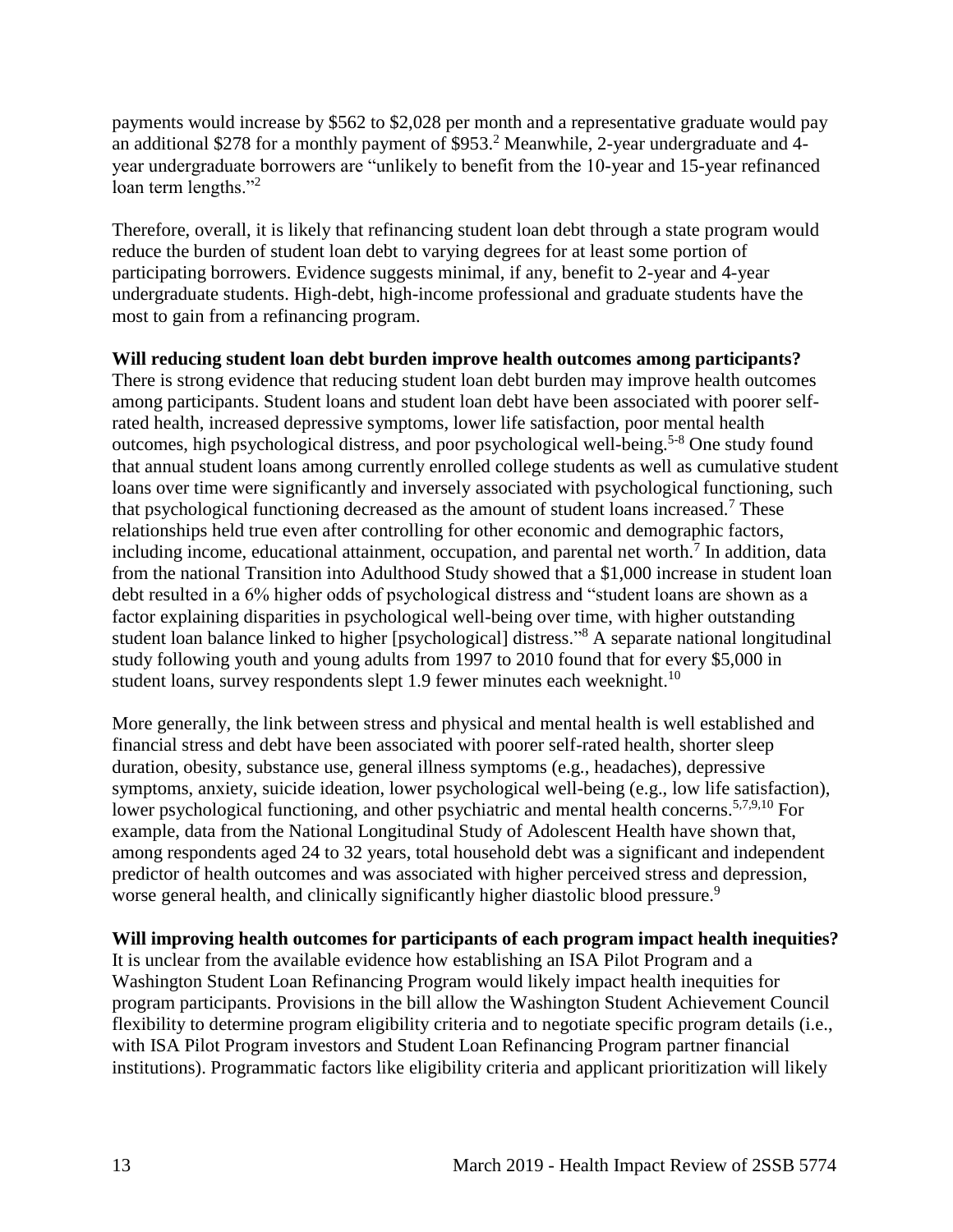influence how this bill impacts inequities. Therefore, analysts were unable to determine who would be most likely to benefit from each program.

Available evidence indicates that certain groups have particularly large amounts of outstanding student loan debt (e.g., graduate and professional students) and some groups face greater challenges to paying off their student loan debt (i.e., students who did not complete their degree, students who attended for-profit institutions, borrowers of color, and women). Some evidence also indicates that student loan refinancing programs disproportionately benefit high-income, high-debt graduate and professional borrowers compared to those who borrowed smaller balances for less advanced degrees and those who did not complete their degree. Finally, evidence shows that people of color, women, and students with low-incomes are disproportionately burdened by their student loan debt.

#### *Pathway 1: Income Share Agreement Pilot Program*

Purdue does not ask demographic questions (e.g., sex, race/ethnicity) of ISA applicants. Instead, the program has conducted surveys of participants post-funding (PRF, personal communication, March 2019). Results of these surveys show a higher proportion of students who receive ISA funding self-identify as Hispanic, more than one race, or African American compared to the student population generally (PRF, personal communication, March 2019). However, the split by sex has been proportionate to the undergraduate population (PRF, personal communication, March 2019).

#### *Pathway 2: Student Loan Refinancing Program*

When establishing new student loan refinancing programs, states must consider borrowing criteria to determine which individuals are eligible to refinance their loans. As stated in the WSIPP report, "[h]aving more stringent criteria for borrowers results in less risk of delinquency or default. However, the stricter the borrower requirements, the fewer individuals are able to qualify for the programs." Moreover, "[t]he riskiness of the loans affects the cost of the program to the state, either directly by requiring the program to absorb the cost of defaults or indirectly by making it more costly to raise funds."

A review of 14 other state student loan refinancing programs found common borrower requirements include: a minimum FICO score of 670-720 for borrowers to refinance without a cosigner; a debt-to-income ratio (combined monthly debt [e.g., mortgage debt, auto loan debt, other personal debt, and rental payments] divided by gross monthly income) equal to or less than 40%; employment; minimum income (e.g., \$18,000-\$50,000 annual income, depending on the amount of debt being refinanced); and others.<sup>2</sup> All but two states reviewed allow parents to refinance their children's student loans if they are in the parent's name.<sup>2</sup> Massachusetts requires borrowers to have made their last 12 loan payments on time.<sup>2</sup>

Specific to the Student Loan Refinancing program, the definition of a qualified borrower detailed in the legislation (see Summary of 2SSB 5774 on page 2) excludes students who took out loans for their education but did not complete their degree from participating in the program and refinancing their loans. Without more specific program criteria, analysts considered: 1) which populations would benefit most if all borrowers with outstanding student debt were eligible to refinance; 2) which populations are disproportionately overrepresented among those borrowers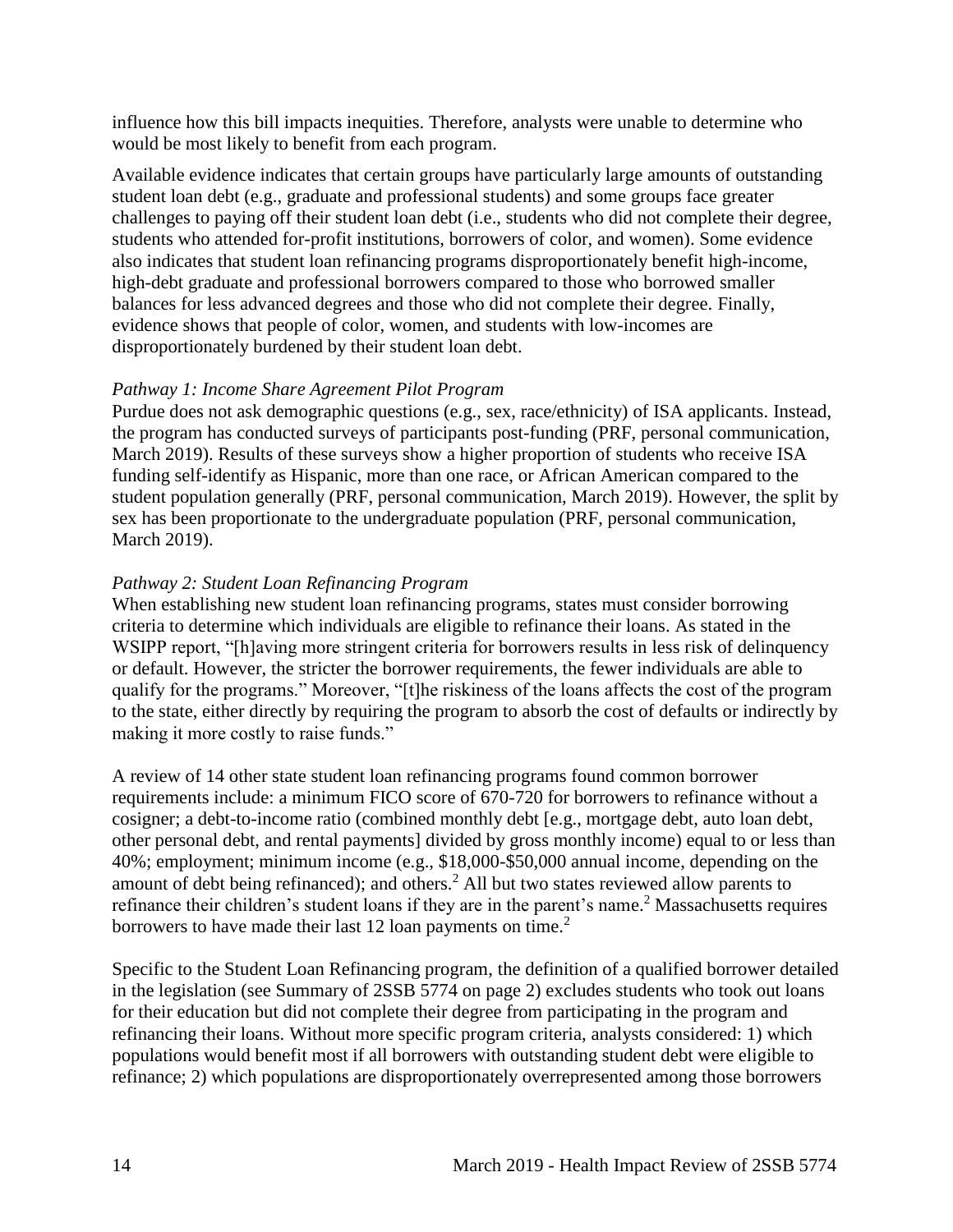specifically excluded from refinancing; and 3) which populations face additional challenges in repaying outstanding student loan debt.

Based on national outstanding student loan data, if all borrowers were allowed to refinance their outstanding student loans at lower interest rates, those borrowers with large amounts of outstanding student debt, who tend to be borrowers with graduate and professional degrees and high-incomes, would disproportionately benefit.<sup>16</sup> Similarly, in its 2018 study of student loan refinancing WSIPP concluded, "that high-income, high-debt professional and graduate students would benefit the most from refinancing when considering both standard and alternative federal loan repayment options; 4-year undergraduates would benefit only under some loan terms; and 2-year undergraduates would rarely benefit."<sup>2</sup>

Evidence also shows that education debt is disproportionately concentrated among more educated, high-income earners.<sup>[2,](#page-21-0)[16](#page-30-0)</sup> Evidence from the 2016 Survey of Consumer Finances, a triennial survey developed by the Federal Reserve Board, showed that U.S. households with incomes above \$81,140 (i.e., top 25% of household incomes) held about half of all outstanding education debt.<sup>16</sup> Meanwhile, households with incomes below \$22,590 (i.e., lowest 25% of household incomes) held only 10% of outstanding education debt in  $2016$ .<sup>16</sup> However, as the level of education rises with debt levels, those with more debt often have less difficulty repaying their student loans due to the increased earning capacity associated with their education.<sup>[2,](#page-21-0)[13](#page-29-0)</sup> For example, just 13% of those with \$100,000 or more in outstanding debt are behind on payments compared to 27% of borrowers with less than \$10,000 and 20% of those with between \$10,000 and \$25,000 of debt.<sup>13</sup> Furthermore, more than half of student debt defaults are on loan amounts of less than  $$10,000$ <sup>1</sup>

People who did not complete their degree are the most likely borrowers to be behind on student loan payments.<sup>[12,](#page-28-0)[13](#page-29-0)</sup> More than one-third of borrowers with outstanding student loans and less than an associate degree are behind on payments compared to those with outstanding debt and an associate degree (25%), bachelor's degree (11%), or graduate degree (5%).<sup>13</sup> Students who leave college without completing their academic program are also "more than twice as likely as graduates to default on their student loans."<sup>1</sup> Although these borrowers' student loan debt may be small in absolute terms, particularly compared to the average amount owed by graduate or professional students, they may be less like to repay their loans without a degree or certificate to improve their prospects in the labor market.<sup>1</sup>

Additionally, students who attended for-profit schools are more likely to have lower average earnings, experience stagnant wages, and be unemployed when compared to those who attended selective four-year public and private institutions.<sup>12</sup> They also have significantly lower completion rates than borrowers who attended four-year public and private schools.<sup>12</sup> These students also have the highest default rates.<sup>12</sup> Students enrolled in for-profit schools are disproportionately women, people of color, students with low-incomes, and members and former members of the U.S. military.<sup>12</sup> Moreover, half of students attending for-profit colleges have dependent children and just over half work full-time while enrolled.<sup>1</sup>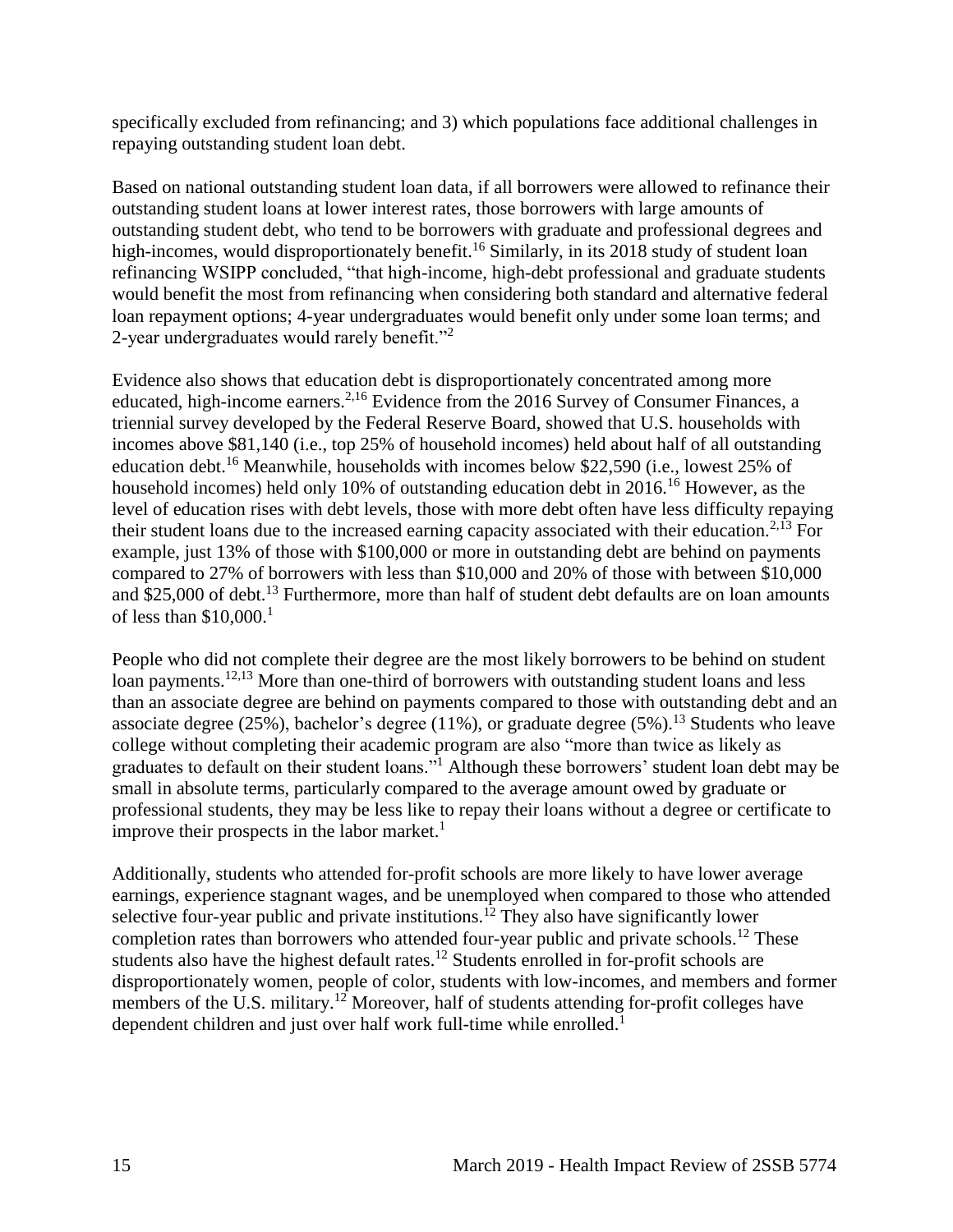Women, people of color, and those with low-incomes who have outstanding student loan debt are disproportionately burdened by this debt and also experience mental health disparities, which may exacerbate negative health outcomes experienced by individuals with student loans.

#### *Inequities by sex*

The American Association of University Women (AAUW) conservatively estimates that women hold 64% of student loan debt due to women's "higher enrollment, their larger initial loans, and their slower rate of repayment,"<sup>1</sup> That amounts to \$833 billion in student debt held by women and \$477 billion held by men.<sup>1</sup> Women are overrepresented among student loan borrowers in part because of their high participation in higher education, representing 56% of college and university enrollment in  $2016<sup>1</sup>$  However, a 2017 AAUW analysis of federal government data found that women are also more likely to take on debt (44% of undergraduate women take on debt in a year compare to 39% of undergraduate men).<sup>1</sup> Additionally, "on average across degree levels women in college take on initial student loan balances that are about [14%] greater than men's in a given year."<sup>1</sup> Women's average accrued student debt is about \$1,500 greater than men's upon completing a bachelor's degree.<sup>1</sup> Furthermore, the gender pay gap contributes to women taking longer to pay of their debt. The gender pay gap and the difference between what men and women are paid, is estimated to be 18% one year after graduation, 20% four years after graduation, and 26% among women with college degrees working full-time.<sup>1</sup> Difficulty repaying student debt also effects borrowers' ability to afford other essential expenses. For example, 34% of all women and 57% of black women who were repaying student loans reported that they had been unable to meet essential expenses within the past year.<sup>1</sup>

Women also experience multiple mental health disorders at higher levels than men, including depression, anxiety, trauma-related disorders, stress-related disorders, and gender-based violence.<sup>21</sup> In a study examining the association between student loan debt and self-reported health, psychological problems, and perceived life satisfaction, women were more likely than men to report life satisfaction, but also more likely to report worse health status and higher levels of psychological problems.<sup>6</sup> Another study found that women reported more debt stress than  $men.<sup>5</sup>$ 

#### *Inequities by race/ethnicity*

Previous research has shown that students of color are more likely to default on student loan debt compared to white students and "racial/ethnic wealth gaps imply that even similar levels of student loan debt may differentially burden families based on race/ethnicity."<sup>5</sup> In addition, a nationally-representative survey found that Black respondents were more likely to take out loans and report student debt at age 25 compared to white and Latino individuals.<sup>10</sup> Among Black women who graduated with a bachelor's degree in 2011-2012, 34% had more than \$40,000 in student debt compared to 16% of Hispanic women, 10% of white women, and 8% of Asian women.<sup>1</sup> An analysis of 2013 Survey of Consumer Finance data, which includes both Federal and private student loans, found that Hispanic borrowers were more likely to refinance their student loans than white or Black/African American borrowers because they typically had higher interest rates (average 6.5% among Hispanic households compared to all [5.7%], white [5.7%], Black/African American [6.0%], and other [6.3%] student loan borrowers). 4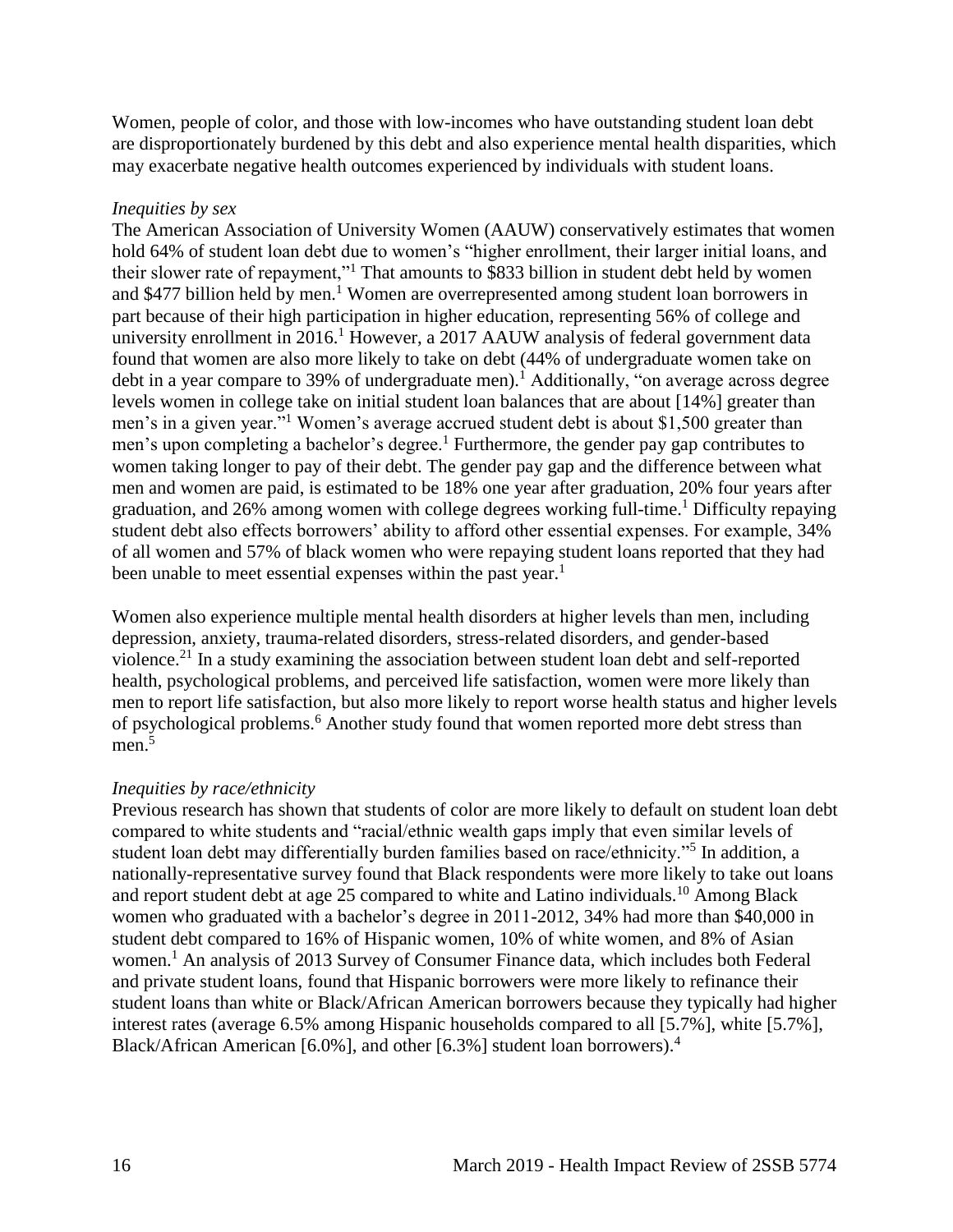In addition, one study found that debt stress among Black/African American students was significantly higher than white students.<sup>5</sup> Debt stress was linked to worse general health and more depressive symptoms for Black/African American, Hispanic/Latino American, and white youth, but not Asian American youth.<sup>5</sup> In a national longitudinal study evaluating the impact of student loans on sleep, student loans and student debt were associated with less sleep among black individuals, but not among white individuals or Latino individuals.<sup>10</sup> The study found that, for every \$5,000 in loans, black individuals lost an additional 5.4 minutes of sleep each night compared to white individuals.<sup>10</sup> While one nationally representative longitudinal study found that student loan debt was not generally associated with health status, student loan debt was negatively associated with health status for Hispanic respondents.<sup>6</sup>

Overall, it is well-documented that communities of color experience worse health outcomes than their counterparts for many health measures. A report by University of California Berkeley's Henderson Center for Social Justice stated that "overall, people of color rate their health status lower than [non-Hispanic] Whites."<sup>22</sup> In Washington, data indicate that communities of color also have poorer self-reported health and mental health.<sup>23</sup> Specifically, American Indian/Alaska Native people in Washington experience poorer mental health than other racial and ethnic groups. $^{24}$ 

#### *Inequities by socioeconomic status*

Higher household income has been associated with lower levels of debt stress.<sup>5</sup> In addition, parental net worth has been shown to moderate the association between student loans and psychological functioning.<sup>7</sup> One study found that "among individuals whose parents had negative net worth, psychological functioning improved with increasing amounts of student loans…in comparison, students from the wealthiest families experienced poorer psychological functioning with greater amounts of student loans."<sup>7</sup> These findings suggest that student loans may improve educational access and attainment for some families of low socioeconomic status, which may lead to positive rather than negative mental health outcomes.<sup>7</sup> Alternatively, if borrowers with low- to moderate-incomes cannot afford to pay their monthly student loan payments this may have negative financial and health consequences. A study of low- to moderate-income individuals found that "participants making monthly student debt payments have lower odds of [material and health care] hardships and financial difficulty and are better off financially compared to participants with student debt who are not making loan payments [e.g. borrowers who may be in loan default, deferment, or forbearance]."<sup>25</sup>

<span id="page-20-0"></span>Overall, "a significant body of research documents that greater socioeconomic advantage is associated with better mental health."<sup>7</sup> A report by the U.S. Agency for Healthcare Research and Quality stated, "more than half of measures show that [low-income] households have worse care than high-income households" and that "significant disparities continue for people [with lowincomes] compared with high-income people who report they were unable to get or were delayed in getting needed medical care due to financial or insurance reasons." <sup>26</sup> Significant correlations exist between lower income and a number of health indicators including worse overall selfreported health and depression.<sup>27</sup> Further, household income was the strongest predictor of selfreported health status in Washington in 2016, even after accounting for age, education, and race/ethnicity.<sup>28</sup> There is strong consensus in the scientific literature that improving health outcomes for low income populations would help decrease health inequities by income.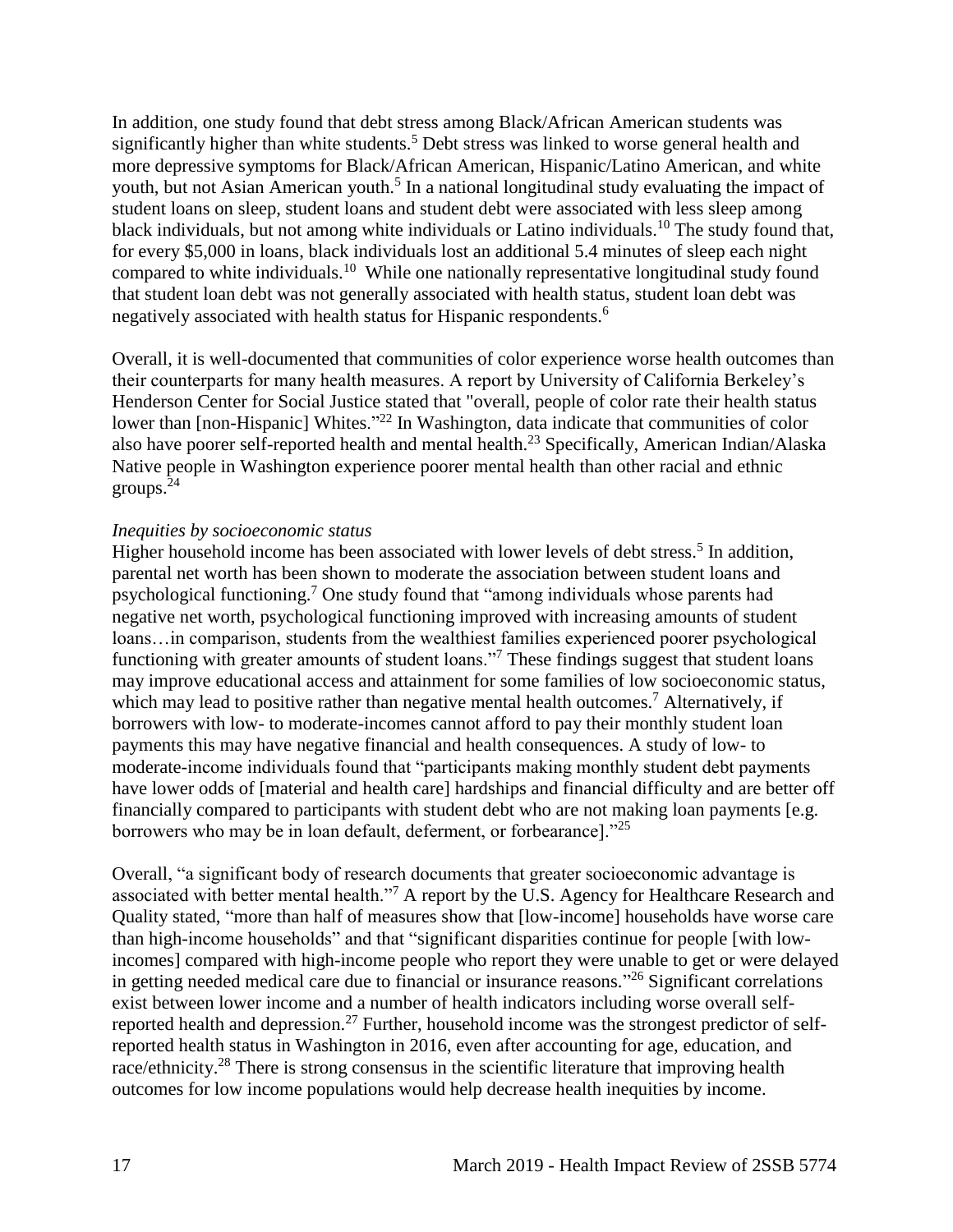#### **Annotated References**

#### **Uncategorized References**

#### 1. **Miller Kevin. Deeper in Debt: Women and Student Loans. Washington, DC: American Association of University Women 2017.**

This report from the American Association of University Women documents rising student debt as a women's issue. "The analysis examines the experiences of women as a diverse population and presents statistics by race and ethnicity as well as other demographics. The report relies heavily on publicly available federal government survey data as well as published studies undertaken by academics and organizations researching the issue of student debt." The first chapter focuses on changes in how higher education is financed and the implications of student debt. Chapter two details the impact of gender and the debt accrued by women and men of different race/ethnicity groups. Chapter three discusses the difficulty women face in repaying student loans. Finally, chapter 4 summarizes findings and policy recommendations to address student debt and the struggles faced by women.

#### <span id="page-21-0"></span>2. **Barch M., Hoagland C., Hansen J., et al. Student Loan Bill of Rights:** *Student Loan Refinancing***. Olympia, Washington: Washington State Institute for Public Policy; November 2018 2018.**

The Washington State Legislature passed Engrossed Second Substitute Senate Bill 6029, Chapter 62, Laws of 2018, which directed the Washington State Institute for Public Policy (WSIPP) to "conduct a study on student loan authorities that refinance existing federal and private undergraduate and graduate student loans from the proceeds of tax-exempt bonds." This report summarizes learning about establishing a student loan refinancing program and estimates what Washington borrowers would likely gain or lose if they could refinance with a state program.

#### 3. **Purdue University. FAQ About Back A Boiler - ISA Fund. Available at: [https://www.purdue.edu/backaboiler/FAQ/index.html.](https://www.purdue.edu/backaboiler/FAQ/index.html) Accessed March, 209.**

This Purdue University webpage provides answers to frequently asked questions regarding the university's Income Share Agreements (ISA) fund. For example, it explains that ISA recipients are "required to pay the agreed upon percentage of post-graduation income for the prescribed term of the contract. After making successful payments over that term, no additional payments are required even if they have paid less than the amount of the funding they received." At any point, the ISA may be prepaid at 2.5 times the amount of the initial funding. "One of the ways that an ISA differs from a traditional loan is that students aren't accruing interest on the total amount funded, however most individuals in the program will pay more than the principal borrowed." Specifically, the amount required to pay (Income Share multiplied by earned income) grows due to the growth rate of the amount being earned, "but the income share level percentage will not change over the course of the ISA." Graduates who earn a high income after graduation may pay more to the fund than with conventional debt. However, Purdue Research Foundation caps the total amount paid at 2.5 times the amount received. No more payments are required once a graduate either 1) reaches the total number of payments required or 2) repays 2.5 times the initial amount received. Payment terms vary by student, but are set to be competitive with current education finance options (e.g., private student loans and Federal Parent PLUS Loans).

#### <span id="page-21-1"></span>4. **Dancy Kim, Holt Alexander. In the Interest of a Few: The Regressive Benefits of Federal Student Loan Refinancing. Washington, DC: New America 2017.**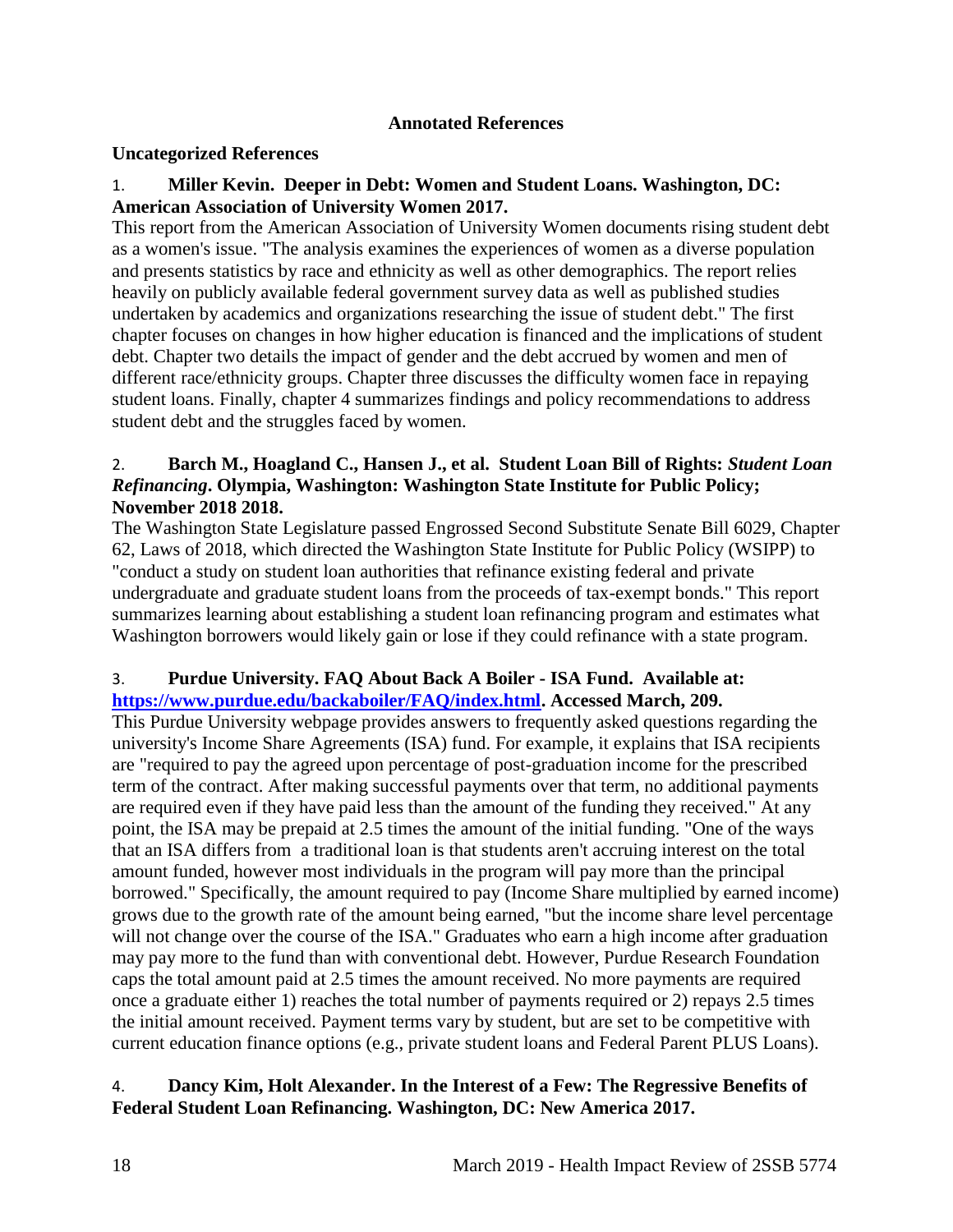In this policy paper from New America's Education Policy program funded by the Bill  $\&$ Melinda Gates Foundation, Dancy and Holt evaluate the distribution of potential benefits of refinancing outstanding student debt (federal and private loans). Private loan (e.g., mortgages and other personal loans) interest rates are determined by: 1) the dollar amount of the loan, 2) time horizon of the loan, and 3) an assessment of the risk involved in lending to a particular individual. Interest rates for federal student loans are set by the U.S. Congress, are not differentiated for individual borrowers, and do not account for the individual's risk of default. However, 2013 Survey of Consumer Finances data show significant variation in student loan interest rates, with higher interest rates accruing for borrowers with low-incomes, borrowers with less educational attainment, those with high loan balances, and borrowers of color. "This is likely the result of combining federal with private student loans. Since private lenders underwrite their loans, those with low incomes and low credit scores tend to receive loans with higher interest rates." Private lenders who refinance student loans determine which borrowers they offer refinancing services to and at which rates. These lenders generally only want to refinance borrowers with high, stable incomes. Meanwhile, borrowers may choose not to refinance on the private market because "doing so eliminates the generous protections, including income-based repayment (IBR) plans and loan forgiveness, that come with federal student loans." Authors use 2013 Survey of Consumer Finances (SCF), "to estimate the portion of borrowers who would be able to lower their interest rates under refinancing, their average monthly savings, the total amount saved over the life of the loan, and the share of borrowers who would benefit from enrolling in [IBR] plans instead of refinancing." The analysis found "52.8% of households with student debt [federal and private student loans] could potentially lower their interest rate through refinancing." Specifically, in 2013, the average interest rate across all student loans was 5.8% before refinancing, and dropped to 4.2% if all eligible borrowers refinanced. This amounted to an average household saving of \$8 per month. "Borrowers with higher levels of educational attainment typically have higher amounts of debt, making a lower interest rate more valuable to these borrowers." The average household would save \$941 in nominal dollars for the total amount paid over the life of the loan (i.e., \$30,988 total paid [principal and accrued interest] without refinancing vs. \$30,057 total with refinancing). Borrowers with bachelor's degrees save slightly more (\$1,111 in nominal dollars). Additionally, those in the highest income quintile would save nearly two as much (\$10) per month as those households in the lowest quintile (\$6). This is a result of those with higher incomes tending to have greater degree attainment and larger sums of debt related to their degrees. "For households which owe more than \$44,000, total savings average \$1,929, nearly 20 times greater than those for households with balances below \$5,000, which save an average of \$100 over the entire course of the loan." Although high-debt households make up a fifth of student loan borrowers, they receive 39.2% of the financial benefits from refinancing. Meanwhile, low-debt households make up about 20% of the population with any student debt, yet receive only 2% of the savings from refinancing. The analysis also found that Hispanic households, which report much larger interest rates before refinancing (i.e., 6.5% average), would save more in monthly payments and total payments than white households. However, "black households would save less than either white or Hispanic households." Hispanic households realize greater total savings (\$1,429) than white households (\$892) or black households (\$1,014). Authors hypothesize that this is likely because Hispanic households report higher average student loan interest rates (6.5%) than other racial/ethnic groups (5.7% for white households, 6.0% among Black/African American households, and 6.3% among other races/ethnicities), which indicates they may use private student loans to supplement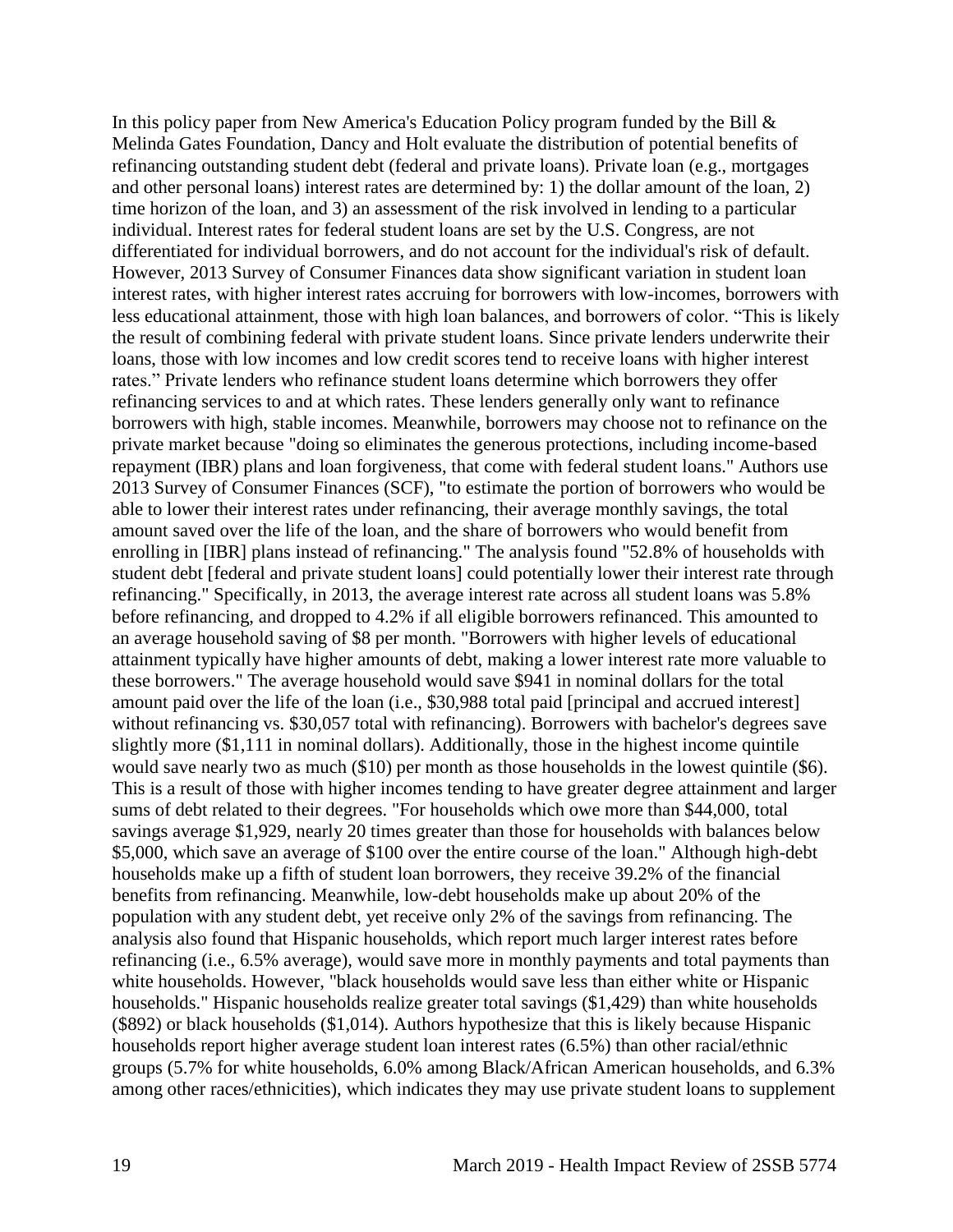Federal student loans. Authors conclude, "of the total costs of refinancing [...] over half (50.8 percent) of the total benefits would go to households in the highest two income quintiles."

#### <span id="page-23-0"></span>5. **Tran A.G.T.T., Mintert J. S., Llamas J. D., et al. At what costs? Student loan debt, debt stress, and racially/ethnically diverse college students' perceived health.** *Cultural Diversity and Ethnic Minority Psychology.* **2018;24(4):459-469.**

Tran et al. used data from the National Longitudinal Survey of Freshman to evaluate whether viewing debt as stressful or concerning serves as a mediating factor in the relationship between student loan debt and self-rated general health and depressive symptoms. Based on the transactional stress model, the authors hypothesized that having student loan debt in itself does not impact health outcomes, but how an individual perceives their student loan debt impacts their health. This relationship suggests that "students' concern about their debt is a better predictor of mental health outcomes than their actual amount of student loan debt." The authors noted that, "student loan debt has the potential to pose significant health risks, yet there has been little research on the direct and indirect connections between student loan debt, debt stress appraisals, and health." In addition, approximately 7 out of 10 college graduates are impacted by student loan debt and student loan debt "ranks among the top financial concerns for many American millennials." The authors noted that the link between stress and physical and mental health is well established, and financial stress and debt have been associated with poorer self-rated health, obesity, substance use, general illness symptoms (e.g. headaches), depressive symptoms, suicide ideation, lower psychological well-being (e.g. low life satisfaction), and other psychiatric concerns. They used data collected from 1,412 incoming college students at 28 colleges and universities and surveyed this cohort annually from 1999 to 2003. Only the spring 2003 survey (during students' fourth year) asked about student loan debt. Participants self-reported the amount of student loan debt, concern about debt, general health, and depressive symptoms using validated measures. Participants also reported household income, parental education, sex, and citizenship status. Fourth year students reported median student debt of \$15,000 (\$19,637.25 adjusted for inflation in 2016) and 75% of students were somewhat, very, or extremely concerned about their student loan debt. They found significant associations (p< 0.001) such that, "debt stress was positively related to depressive symptomology and negatively related to general health, suggesting that greater stress about student loan debt was tied to worse general health and depressive symptomology." In general, higher household income, higher parental education, and reporting sex as male were associated with lower levels of debt stress. Females in the report expressed more debt stress. There was no association between citizenship status and study variables. They also examined differences by race/ethnicity. Previous research has found disparities in stress and health across racial/ethnic groups. In addition, students of color were more likely to default on student loan debt compared to white students and "racial/ethnic wealth gaps imply that even similar levels of student loan debt may differentially burden families based on race/ethnicity." In their analysis, the authors found that debt stress among Black/African American students was significantly higher white students. Stress was also linked to worse general health and more depressive symptoms for Black/African American, Hispanic/Latino American, and White youth. The association was not significant for Asian American youth.

#### 6. **Kim J., Chatterjee S. Student Loans, Health, and Life Satisfaction of US Households: Evidence from a Panel Study.** *Journal of Family and Economic Issues.*  **2018;40(1):36-50.**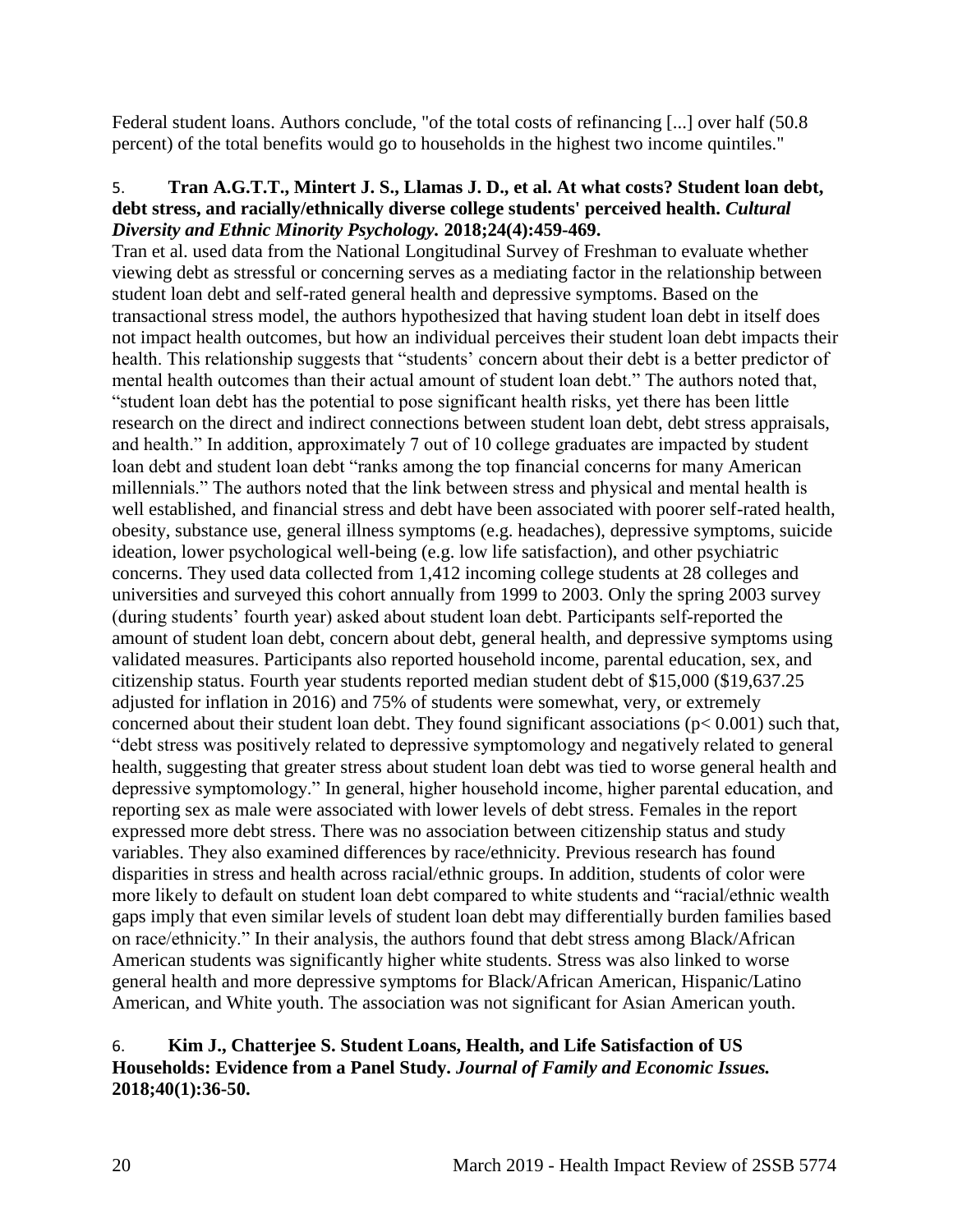Kim and Chatterjee examined the association between student loan debt and self-reported health, psychological problems, and perceived life satisfaction. In 2017, student loan debt in the U.S. was estimated at \$1.3 trillion. They authors used data from the 2011, 2013, and 2015 Panel Study of Income Dynamics (PSID), a nationally representative longitudinal study of American households. The 2011-2015 waves included questions about debt, including student loan debt. Their sample included 17,474 U.S. adults aged 18 to 54 years of age. Respondents self-reported general health, life satisfaction, psychological problems, debt, and other sociodemographic variables (e.g. age, sex, race/ethnicity, marital status, number of children, employment status, and educational attainment). Average and median student loan debt increased over time and, overall for the study period respondents indicated a median student loan debt of \$19,000 (average \$35,261). Students with higher levels of educational attainment had higher levels of debt. Overall, student loan debt was not associated with health status. However, student loan debt was negatively associated with health status for Hispanic respondents. The authors found that "student loan debt was negatively associated with the life satisfaction  $[p < 0.01]$  and psychological well-being [p< 0.01] of respondents after controlling for other types of debt, such as medical and credit card debt, assets and income, and a number of other sociodemographic factors." Women were more likely than men to report life satisfaction, but also more likely to report worse health status and higher levels of psychological problems.

<span id="page-24-0"></span>7. **Walsemann K. M., Gee G. C., Gentile D. Sick of our loans: Student borrowing and the mental health of young adults in the United States.** *Soc Sci Med.* **2015;124:85-93.** Walsemann et al. evaluated data from the 1997 National Longitudinal Survey of Youth, which was a national sample of 8,984 individuals living in the U.S. in 1997. The cohort was followed over time, with the most recent data collected in 2010. Walsemann et al. included 4,643 individuals who had enrolled in college for at least one semester by 2010 in their analysis. The authors evaluated: 1) the association between cumulative student loans and psychological functioning among individuals aged 25 to 31 years old; 2) the association between annual student loan borrowing and psychological functioning among currently enrolled college students; 3) the impact of family wealth as a moderator; 4) the impact of student loans on psychological functioning by enrollment type (i.e. 2-year versus 4-year institution); and 5) the impact of student loans on educational attainment. They noted that, "a significant body of research documents that greater socioeconomic advantage is associated with better mental health" and cited previous research finding that debt, generally, is associated with poor psychological functioning, anxiety, and mental disorders. In this study, the authors found that, overall, student loans were associated with poorer mental health outcomes after adjusting for socioeconomic variables. Psychological functioning was measured using a 5-item, validated and reliable scale. Educational loans, enrollment history, educational attainment, and other sociodemographic factors were selfreported (e.g. income, occupation, parents' net worth, race/ethnicity, citizenship status, gender, marital status, geography). For cumulative student loans, average loan amount varied by enrollment type with an average of \$1,751 for students in 2-year colleges, \$7,002 for students in 4-year colleges, and \$7,279 for transfer students (those who attended both a 2-year and a 4-year institution). Students in 2-year colleges were the most socioeconomically disadvantaged (30.4% compared to 20.6% in 4-year colleges) and had the lowest psychological functioning score (15.5 compared to 15.9 in 4-year colleges). Overall, "cumulative student loans were significantly and inversely associated with better psychological functioning," such that the higher the cumulative student loan amount the worse the psychological functioning. Parental net worth did moderate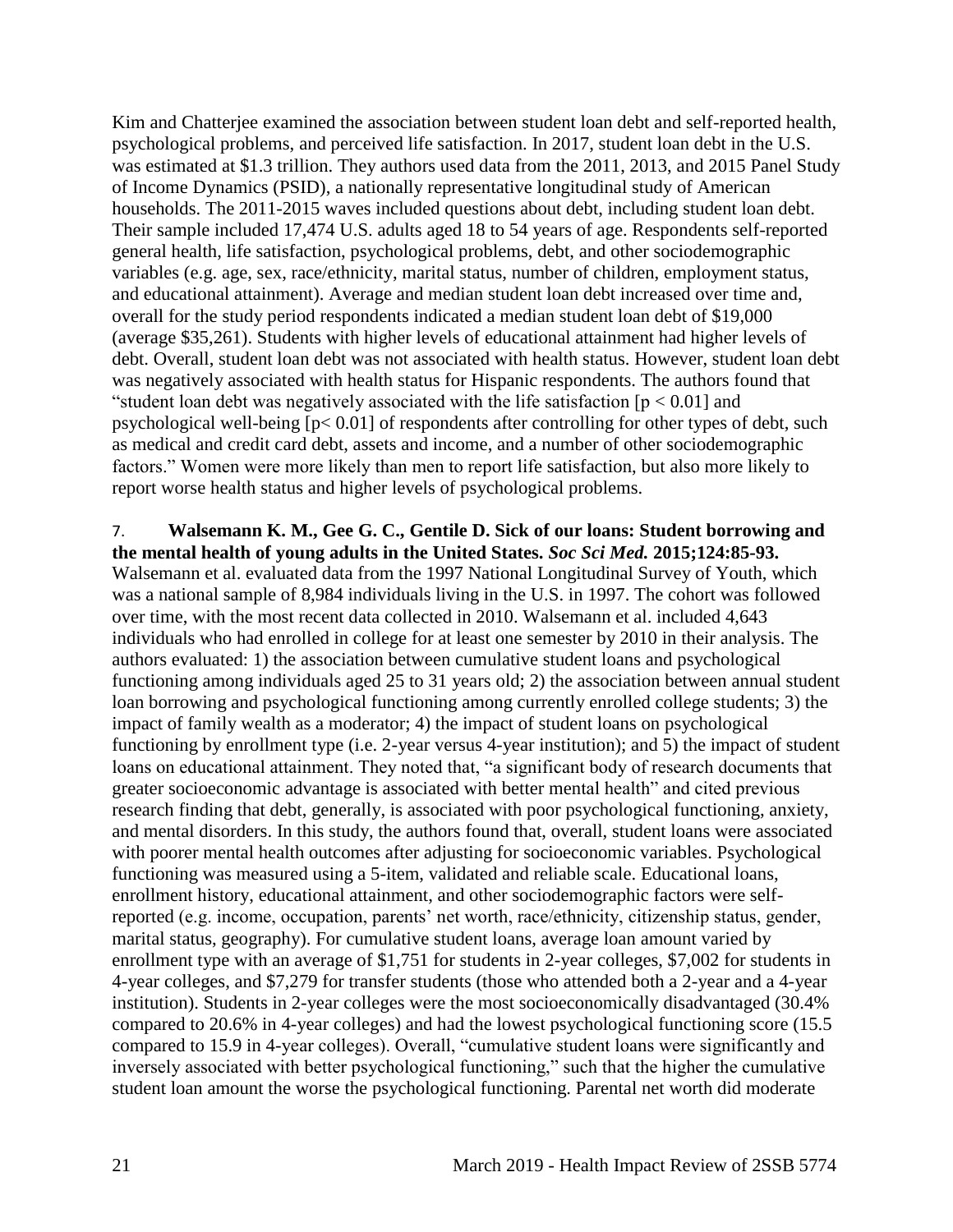the association such that, "among individuals whose parents had negative net worth, psychological functioning improved with increasing amounts of student loans…in comparison, students from the wealthiest families experienced poorer psychological functioning with greater amounts of student loans." The authors note that, "among poor students, student loans provide a vehicle for upward mobility and improved psychological functioning." Enrollment history and educational attainment did not moderate the relationship between student loans and psychological functioning. Lastly, the annual amount of student loans among currently enrolled college students was inversely associated with psychological functioning; this relationship was not moderated by parental net worth or college enrollment. The authors also evaluated whether the relationship was moderated by occupation or gender; neither relationship was statistically significant. Overall, the authors noted that, "although the size of the effect of student loans on psychological functioning may seem modest, our results remained in cross-sectional analyses even after accounting for other economic and demographic factors, including income, educational attainment, occupation, and parental net worth, as well as in the within-person fixed effects models that accounted for all observed and unobserved time-invariant characteristics."

#### 8. **Zhang Qun, Kim Hyungsoo. American Young Adults' Debt and Psychological Distress.** *Journal of Family and Economic Issues.* **2019;40(1):22-35.**

Zhang et al. evaluated the impact of student loan debt and credit card debt on psychological distress of young adults aged 18-28 in the U.S. They used data from the 2005, 2007, 2009, 2011, and 2013 Transition into Adulthood Study, which is a nationally-representative survey examining young adults' well-being and development outcomes. Their analysis included 7,125 observations from 2.570 individuals and included demographic questions, questions related to student loan debt, questions related to credit card debt, a 6-point scale used to measure psychological distress, other questions about personal and parental finances, and self-reported health. Student loan debt and amount was self-reported, and then compared with national and institutional records. Based on national data, student loan debt accounts for the largest portion of debt holdings among 18-28 year olds. Among young adults under 29, 66% of bachelor degree seekers and 55% of graduate students used federal or private loans to finance their education. In addition, "between 2005 and 2013, aggregate student loan debt tripled to \$1.2 trillion in the U.S., which could be attributable to the increased number of borrowers and growth in the average amount borrowed." From 2005 to 2013, the authors found that the percentage of respondents with student loan debt increased from 17.3% to 36.8% and the average debt increased from \$9,906 to \$23,157. The authors found that a \$1,000.00 increase in student loan debt resulted in a 6% higher odds of distress. While both forms of debt led to increased odds of distress, credit card debt led to higher odds of distress than student loan debt overall. The authors note that, "student loans are shown as a factor explaining disparities in psychological well-being over time, with higher outstanding student loan balance linked to higher distress."

#### <span id="page-25-0"></span>9. **Sweet E., Nandi A., Adam E. K., et al. The high price of debt: household financial debt and its impact on mental and physical health.** *Social Science Medicine.* **2013;91:94- 100.**

Past research has found that financial debt is associated with psychological wellbeing. Sweet at al. used longitudinal cohort data from the National Longitudinal Study of Adolescent Health (Add Health) to examine the impact of personal debt on perceived stress, depressive symptoms, self-reported general health, and systolic and diastolic blood pressure. Student loan debt was not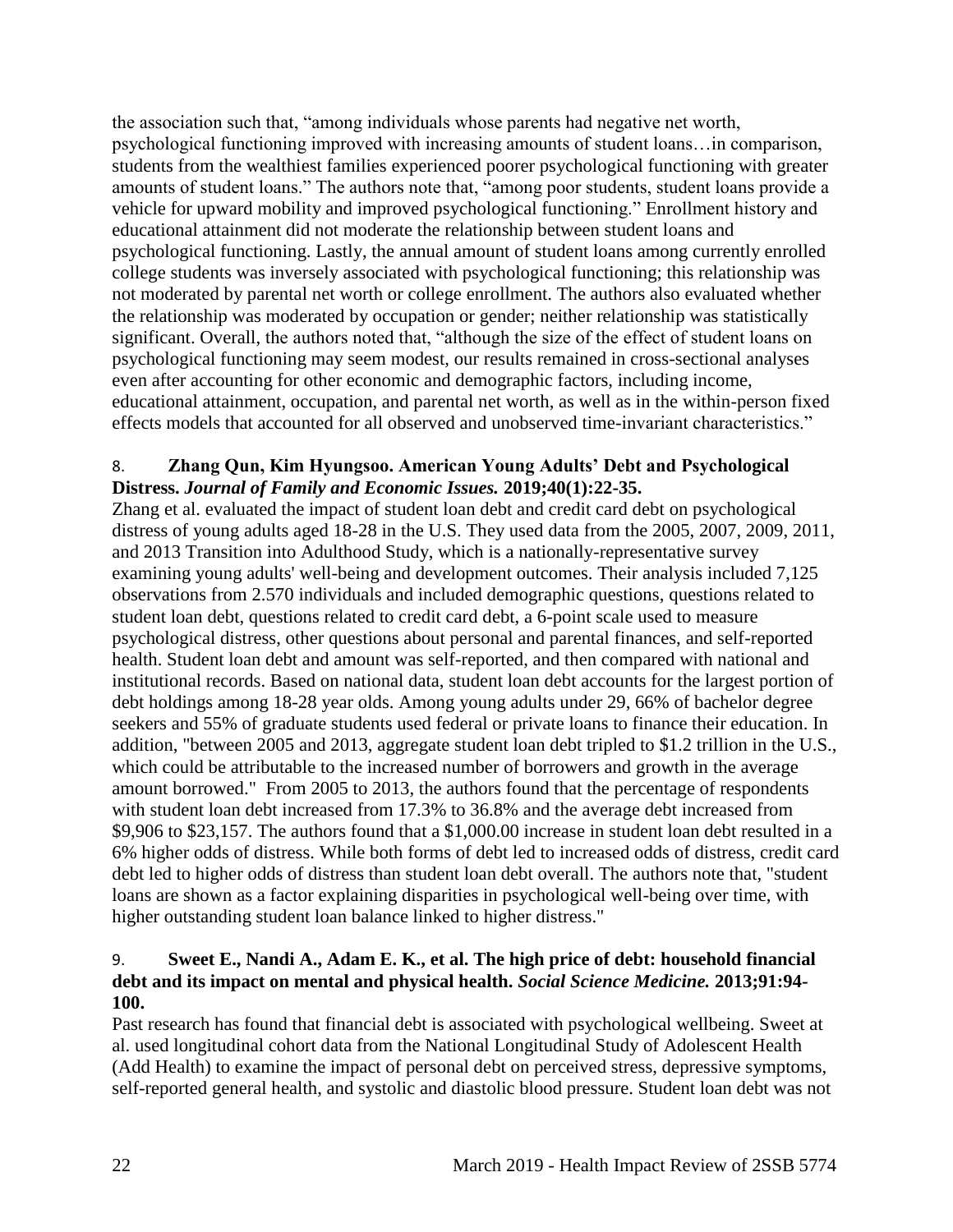specifically called-out or evaluated. Add Health is a nationally-representative cohort study that began in 1994-1995 (Wave I) with 20,000 students in grades 7-12 from 80 schools in a clustered study design and followed the cohort until 2007-2008 (Wave IV) with 15,701 original respondents between 24-32 years of age. Data was collected through in-home interviews, and debt and health outcomes were collected at each survey period. Blood pressure measures were collected during the final survey period. This analysis included data from 8,400 respondents. Respondents self-reported sociodemographic variables (e.g. race/ethnicity, age, sex, marital status), health behaviors (e.g. smoking status, frequency of medical exam), general health, total debt, and net status (i.e. if you turned all investments and assets into cash, would you be able to pay off all your debts). Perceived stress and depressive symptoms were self-reported using validated measures. Overall, the authors found that absolute debt was associated with better selfreported general health in unadjusted models. They noted that, "high absolute levels of debt may reflect student loans or other education-related debts, which while high represent a beneficial personal socioeconomic investment." However, after adjusting for other socioeconomic factors, total household debt was a significant and independent predictor of health outcomes and was associated with higher perceived stress and depression, worse general health, and higher diastolic blood pressure. Respondents with high subjective relative debt (compared to those with low subjective relative debt) reported 0.55 (11.7%) higher symptoms of perceived stress and 0.33 (13.2%) higher depressive symptom. Higher subjective debt was statistically and clinically associated with higher diastolic blood pressure (1.3% increase). The authors note that, "these findings indicate that high relative debt is associated with worse psychological and general health, but that with respect to blood pressure the psychological feeling of being indebted may be more salient than actual financial standing." Overall, the authors concluded that, "in testing multiple indices of debt, we found high household debts relative to assets to be the most consistent and robust predictor of health outcomes. We also found that a high subjective assessment of indebtedness was the strongest predictor of blood pressure."

#### <span id="page-26-0"></span>10. **Walsemann K. M., Ailshire J. A., Gee G. C. Student loans and racial disparities in self-reported sleep duration: evidence from a nationally representative sample of US young adults.** *J Epidemiol Community Health.* **2016;70(1):42-48.**

Walsemann et al. examined the relationship between cumulative student loan and debt and sleep duration. The authors evaluated data from the 1997 National Longitudinal Survey of Youth, which was a national sample of 8,984 individuals living in the U.S. in 1997. The cohort was followed over time, with the most recent data collected in 2010. Walsemann et al. included 4,714 individuals who were ever enrolled in college and who reported on sleep duration in 2010. They examined both the impact of cumulative student loans on sleep and overall debt at age 25 on sleep. They cited previous research that, "individuals experiencing persistent financial strain and economic difficulties are more likely to lie awake at night, either due to difficulty falling asleep or because they wake in the night and cannot fall back to sleep, and thus, have shorter sleep." Prior research has also shown that Blacks are more likely than whites to report shorter sleep. None of these previous studies have looked specifically at the impact of student loan debt on sleep, and the authors hypothesize that higher student loan debt may be associated with shorter sleep duration. Respondents self-reported average, weeknight sleep duration, student loans (i.e. how much they borrowed), and student debt (i.e. the amount they owed at age 25). Respondents also reported enrollment type, last year enrolled in college, educational attainment, parental net worth, number of hours worked, total number of jobs, occupational status, household income,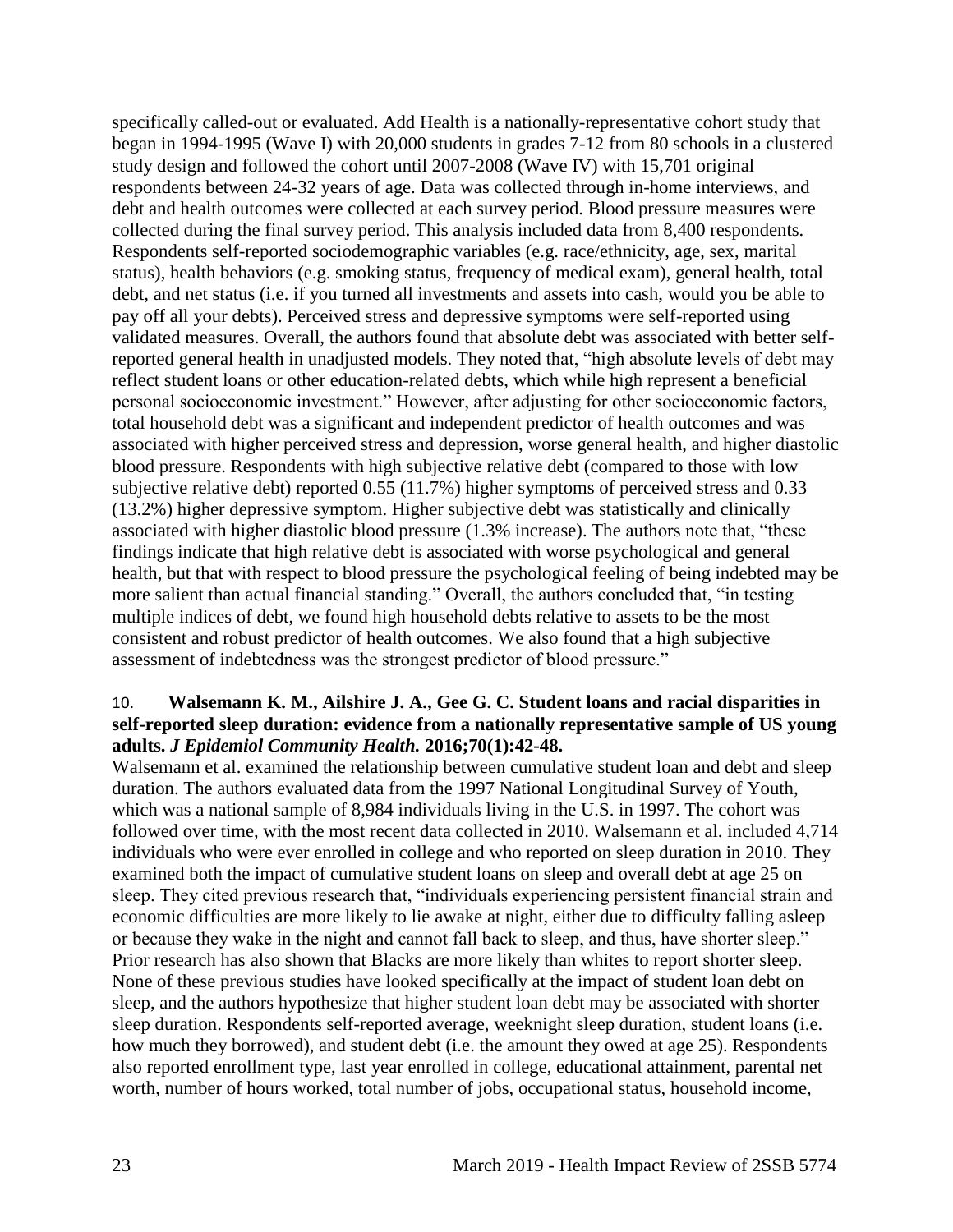other financial debt, marital status, number of children, geography, race/ethnicity, citizenship status, gender, age, and pregnancy status. In general, 50% of respondents had a student loan with an average loan amount of \$10,176 and 36.2% of respondents had student debt with an average debt amount of \$17,765. Respondents slept an average of 6.8 hours per weeknight. While the authors found no differences by race/ethnicity for the amount of student debt, Black respondents were more likely to take out loans and report student debt at age 25 compared to white and Latino individuals. The authors note that, "among those with student loans, black individuals borrowed about \$1,000 less in student loans by the 2010 interview, but by age 25, reported equivalent amounts of student debt. Latino young adults were the least likely to acquire student loans or have student debt, and also carried the lowest burden of student debt." Black individuals also reported sleeping 21.5 fewer minutes than white individuals. In addition, lower socioeconomic status, lower parental net worth, and having less educational attainment were also associated with less sleep. Overall, the authors found that for every \$5,000 in student loans, respondents slept 1.9 fewer minutes. Results differed by race/ethnicity (i.e. Non-Hispanic White, Non-Hispanic Black, Latino, and Other) such that for every \$5,000 dollars in student loans black individuals lost an additional 5.4 minutes of sleep than white individuals. For example, "black individuals slept 15.5 fewer minutes that white individuals if they did not borrow student loans and 42.3 fewer minutes than white individuals if they borrowed around \$25,000 in student loans." There was no association between student debt and sleep duration except for black individuals. Black individuals "slept 19 fewer minutes than white individuals if they held no student debt at age 25 and 32 fewer minutes than white individuals if they held \$35,000 in student debt at age 25." Overall, "student loans and student debt were associated with less sleep among black individuals, but not among white individuals or [L]atino individuals, suggesting that black individuals lose more sleep over their student borrowing compared with white individuals."

#### 11. **Burdman Pamela. The Student Debt Dilemma: Debt Aversion as a Barrier to College Access. The Institute for Collge Access and Success, University of California, Berkeley; 2005.**

Much of student financial aid has shifted from need-based grants to loans, increasing the amount of student debt. College graduates who receive loans borrow on average 60 percent more than students in the early 1990s. The impact of this increase of debt has reportedly made some borrowers put off other large financial decisions such as purchasing a car, a home, or having children. In this discussion paper, Burdman theorizes that the possibility of debt may also alter the decisions of students considering college. They may decide to pursue a two-year degree, attend part-time in order to work, or forgo college altogether. Burdman reviewed the existing research and conducted a series of interviews with students, educators and other stakeholders to demonstrate how the move from grants to loans may be increasing inequity in educational attainment. Inequitable access to financial aid creates disparities in college attendance. Twentysix percent of low income students don't apply for federal aid, even though they would qualify. These inequities are due in part to debt aversion. Debt aversion appears to be more common in certain populations, including students from low-income families who can't rely on their parents to support with repayment. There is a lack of evidence on how many students choose not to attend college in order to avoid taking on debt. Beyond debt aversion, other barriers are preventing students from accessing loans. These include family language barriers and documentation status; students with "special" family situations such as a parent in prison; ability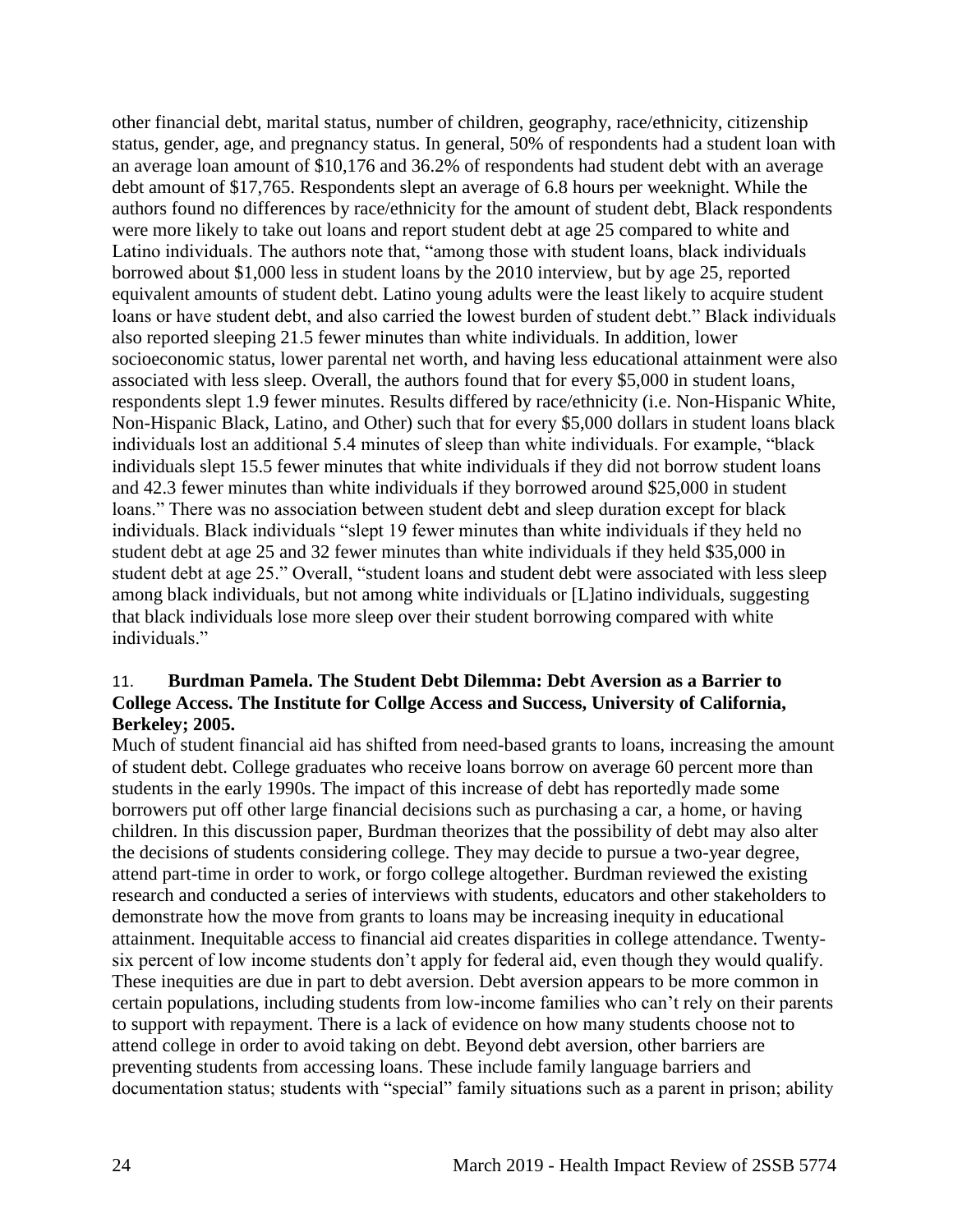to access digital tools; and a lack of one-on-one guidance from school support counselors. These barriers all combine to keep students from low-income families from accessing aid. The author identifies four possible methods to increase equitable access to college: Increase the amount of grant money available; make loan programs more attractive and efficient; integrate financial counseling into all steps of college counseling process; and provide more options for students who prefer to work and study part-time.

#### <span id="page-28-0"></span>12. **Borrowers in Crisis Student Debt in Washington. Olympia, Washington: Washington State Attorney General's Office; December 2017 2017.**

This student loan report from the Washington State Attorney General's Office presents an overview of the state's student loan borrowers and provides comparisons to national trends. The report notes that, while student loans affect every demographic, "the effect is more acute for some, such as those who attended for-profit schools, those who did not complete their programs, and borrowers of color." At the end of 2016, Washingtonians collectively owed \$24.4 billion in student loan debt. The most recent estimates available (2012 data) show there were 761,000 student loan borrowers in Washington. This number has likely surpassed 800,000 borrowers. As the state reduced higher education spending per student by 37.5% between Fiscal Year 2008 and FY 2013, tuition at Washington's public four-year colleges increased 63.6%. "According to a 2011 study by Pew, among student loan borrowers, 48% said that paying off student debt made it harder to pay other bills, 25% said it has made it harder to buy a home, and 24% said it has had an impact on their career choices." Those who attend for-profit schools have significantly lower completion rates than those who attend four-year public and private schools. Moreover, borrowers who did not complete their program of study have significantly higher default rates. The report also presents evidence from the Council of Economic Advisors (2016) that shows that student loan default rates are highest for borrowers with the lowest balances. While borrowers with greater amounts of debt typically have higher levels of education and greater earning capacity to afford payments. Students from families with low-incomes are more likely to need student loans to pay for education that students from families with higher-incomes. Default rates are significantly higher for borrowers from lower-income areas than wealthier areas. Evidence indicates that borrowers over age 60 years comprise the fastest growing age group of student loan borrowers. Data from the Consumer Financial Protection Bureau show that between 2012 and 2017 the number of borrowers age 60 and older increased (50,448 to 68,544, respectively) as did this age group's median student debt (\$11,915 to \$18,149, respectively), and the proportion of these borrowers in delinquency (7% [3,696 borrowers] to 12% [8,352 borrowers], respectively). Additionally, significant racial/ethnic disparities exist in student loan borrowing and repayment. As of 2012, national data show 86% of Black college graduates, 73% of Hispanic college graduates, 68% of white college graduates, and 57% of Asian college graduates had student debt upon graduation. Furthermore, there are significant disparities in the amount of debt accrued by borrowers. For example, more than 30% of Black bachelor's degree recipients in 2011-2012 had \$40,000 or more in student loan debt, compared to less than 20% among Hispanic and white peers and less than 10% among Asian graduates. The report states, "[s]uch disparities worsen in repayment. According to a report by the Brookings Institution, on average black graduates leave school with about \$7,400 more debt than white graduates, and four years later have nearly \$25,000 more student loan debt." Disparities in student loan debt also exist by sex: nationally in 2017, two-thirds of outstanding student loan debt is held by women (\$833 billion among women compared to \$477 billion among men) . Contributing factors may include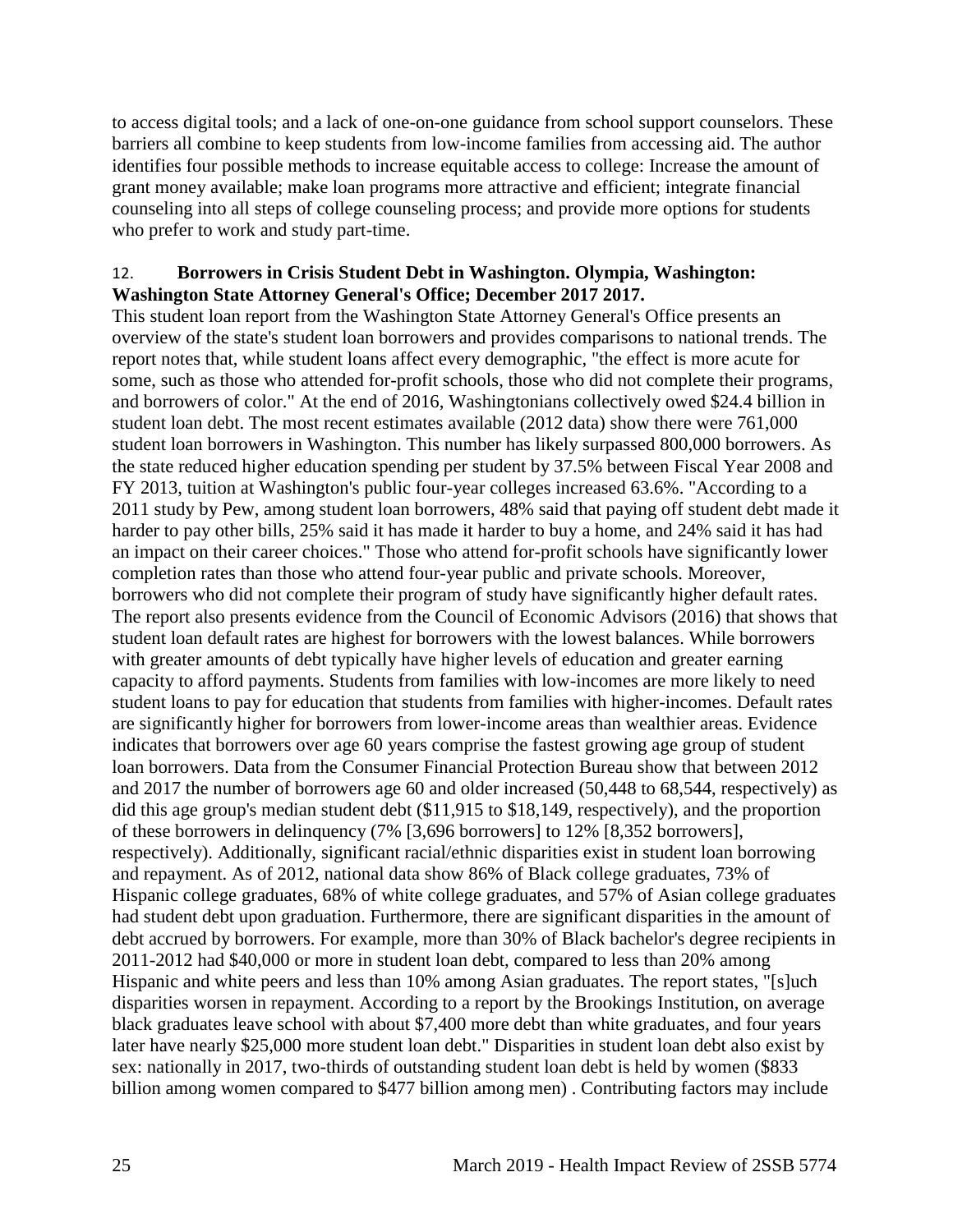that "women attend college in greater number than men and the gender pay gap, which reduces disposable income and lengthens repayment time." This contributes to difficulty repaying student loan debt, default rates, and women's ability to meet other living expenses. "Women--especially women of color--are most likely to experience difficulties, 34 percent of all women and 57 percent of black women who were repaying student loans reported that they had been unable to meet essential expenses within the past year." Furthermore, single mothers are overrepresented at for-profit schools [26% of student body, compared to 11% of all undergraduate students], and attending these institutions increases their financial risk of defaulting on their loans. The report also discussed predatory schools and the negative impact of student debt on homeownership (an important means of wealth accumulation). It made recommendations to address the crisis: ensure that student loan services abide by the rules; establish a student loan advocate to assist borrowers in need; limit the amount of income that can be garnished to repay student loan debt; address college affordability to reduce student loan borrowing in the long-term; and ensure students attending for-profit schools are adequately protected.

#### <span id="page-29-0"></span>13. **Board of Governors of the Federal Reserve System. Report on the Economic Well-Being of U.S. Households in 2017- May 2018 | Student Loans. May 2018:Available at: [https://www.federalreserve.gov/publications/2018-economic-well-being-of-us-households](https://www.federalreserve.gov/publications/2018-economic-well-being-of-us-households-in-2017-student-loans.htm)[in-2017-student-loans.htm.](https://www.federalreserve.gov/publications/2018-economic-well-being-of-us-households-in-2017-student-loans.htm) Accessed March, 2019.**

This webpage on Board of Governors of the Federal Reserve System posts the Report on the Economic Well-Being of U.S. Households in 2017 - May 2018. The subsection on student loans reports that over 50% of young adults who went to college took on some debt, including student loans for their education. Among those with any outstanding education debt in 2017, the typical amount was between \$20,000 and \$25,000 and typical monthly payments are \$200-300. Nearly 3 in 10 adults with outstanding education debt are not currently required to make payments on their loans (e.g., deferred while in school). In 2017, 20% of those with educational debt were behind on their payments. "Individuals who did not complete their degree or who attended a forprofit institution are more likely to struggle with repayment than those who took on large amounts of debt but completed a degree from a public or not-for-profit institution." Over onethird of those with student loans outstanding and who did not complete their associate's degree are behind on payments, compared to on-quarter of borrowers with an associate degree. The delinquency rate is even lower among borrowers with a bachelor's degree (11%) or graduate degree (5%). As level of education rises with debt levels, "those with more debt often have less difficulty with repayments." For example, 27% of borrowers with less than \$10,000 of outstanding debt, and 20% of those with between \$10,000-\$25,000 of debt, are behind on their payments. "Among those with \$100,000 of debt or more, the fraction who are behind is 13 percent." The report notes that "[b]orrowers who were first-generation college students are more likely to be behind on their payments than those with a parent who completed college." Moreover, first-generation college students under age 30 are 4 times more likely to be behind on their payments as those with a parent who completed a bachelor's degree. Data also show racial/ethnic disparities. Black and Hispanic education borrowers are much more likely than white borrowers to be behind on their loan repayment (Black: 20% all, 26% ages 18-29; Hispanic: 21% all, 24% ages 18-29; and white: 6% all, 9% ages 18-29) and are less likely to have repaid their loans (Black: 32% all, 7% ages 18-29; Hispanic: 32% all, 7% ages 18-29; and white: 55% all, 22% ages 18-29). Additionally, repayment status differs by type of institution attended. Nearly 25% of borrowers who attended for-profit institutions are behind on student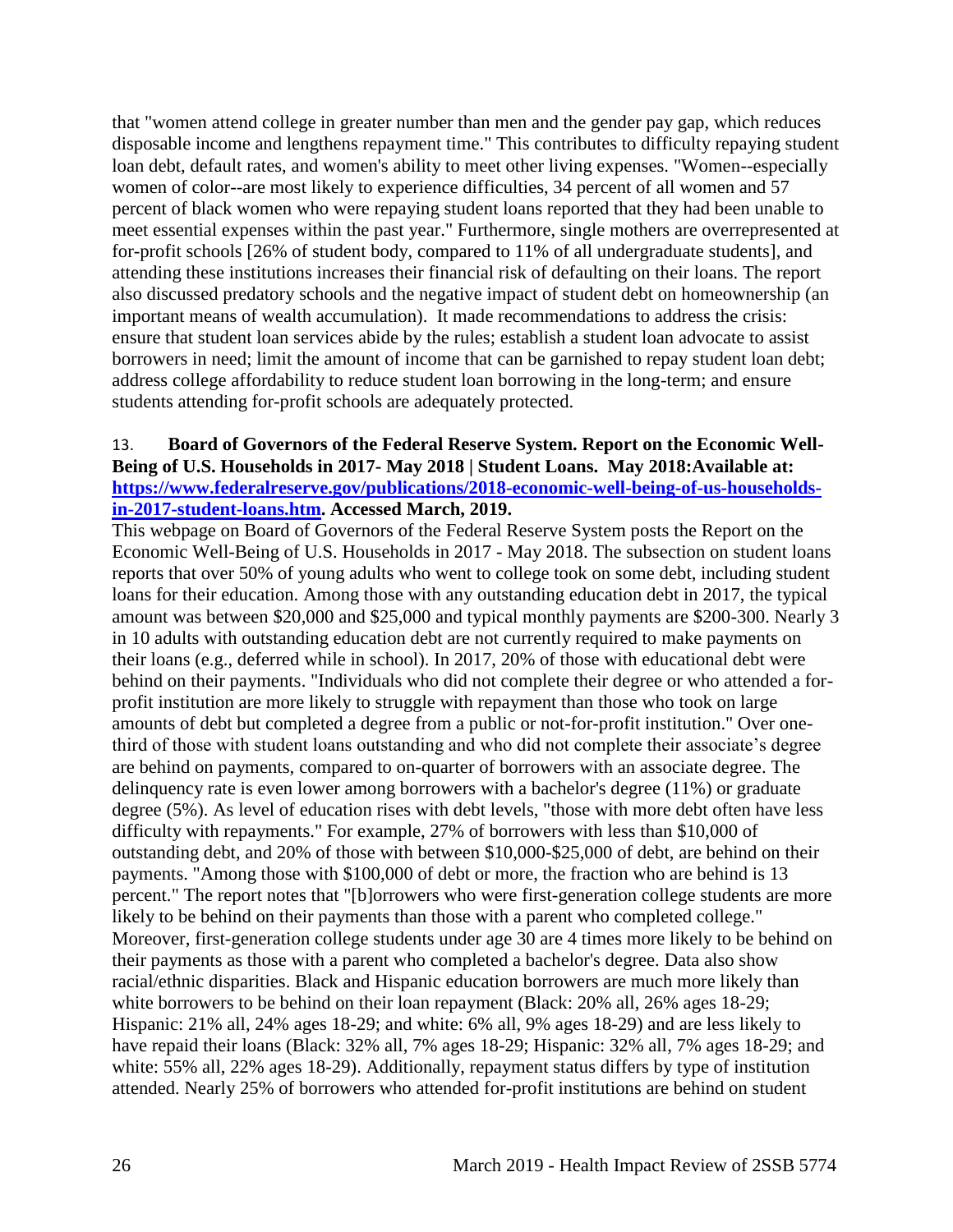loan repayments, compared to 9% of those who attended public institutions and 6% who attended nonprofit institutions. The report notes that difficulty with loan repayment among attendees of for-profit institutions may partly reflect the lower returns on such degrees. Differences could also be related to the educational backgrounds of students; however, when selective schools are excluded, a gap in repayment remains.

#### 14. **50 State Snapshot of Student Debt | A nationwide look at complaints about student loans. Washington, DC: Consumer Financial Protection Bureau; October 2017 2017.**

This report discusses complaints filed by consumers with the Consumer Financial Protection Bureau related to repaying student loans. The report cites a CFPB analysis of State Level Household Data Statistics from the Federal Reserve Bank of New York that as of 2016, Washingtonians owed a total outstanding loan debt balance of \$24.4 billion.

#### 15. **Thompson Becky. Individual State Agency Fiscal Note | Bill Number 5774 P S SB. Olympia, Washington: Washington Student Achievement Council 2019.**

This fiscal note from the Washington Student Achievement Council identifies unknown variables that will affect how each of the proposed programs (i.e., Income Share Agreement Pilot Program and Washington Student Loan Refinancing Program) may be implemented and associated costs of the programs.

## <span id="page-30-0"></span>16. **Baum Sandy, Lee Victoria. Affluent households owe the most student debt.** *Urban*

*Wire :: Education and Training.* **Vol 2019. Washington, DC: Urban Institute; 2018.** Baum and Lee describe the characteristics of the U.S. population that hold the majority of student loan debt. Evidence from the Survey of Consumer Finances (2016) shows that "households in the top quartile of the income distribution, with incomes above \$81,140 in 2016, held about half of all outstanding education debt." Those in the top income quartile often have at least a bachelor's degree. Moreover, "the top 10 percent of households, with incomes over \$144,720 or higher, held 24 percent of the debt." Meanwhile, "households in the lowest income quartile (with household incomes below \$22,590) hold only 10 percent of outstanding education debt." People in the lowest income quartile tend to be those with little or no college education. Thus, education debt is disproportionately concentrated among those with more education, because more education often results in more debt. However, authors point out that average earnings also increase with education level (2016 median earnings: \$23,740 less than high school degree; \$52,780 bachelor's degree; and \$100,120 professional degree). Households with graduate degrees represent 35% of borrowers with outstanding student loan debt and hold 57% of outstanding student debt. Meanwhile, households with an associate's degree or less own 18% of total outstanding student debt but comprise a greater share of borrowers with outstanding student loan debt (33%). As a result, "even lower-than-average-debt levels can cause financial strain" on these households due to limited earning capacity. Authors state that because education debt is concentrated among higher-income earners policies designed to reduce the burden of education debt are actually regressive. For example, "lowering the interest rate on all outstanding student debt" or "forgiving large amounts of that debt" disproportionately benefits higher-income people.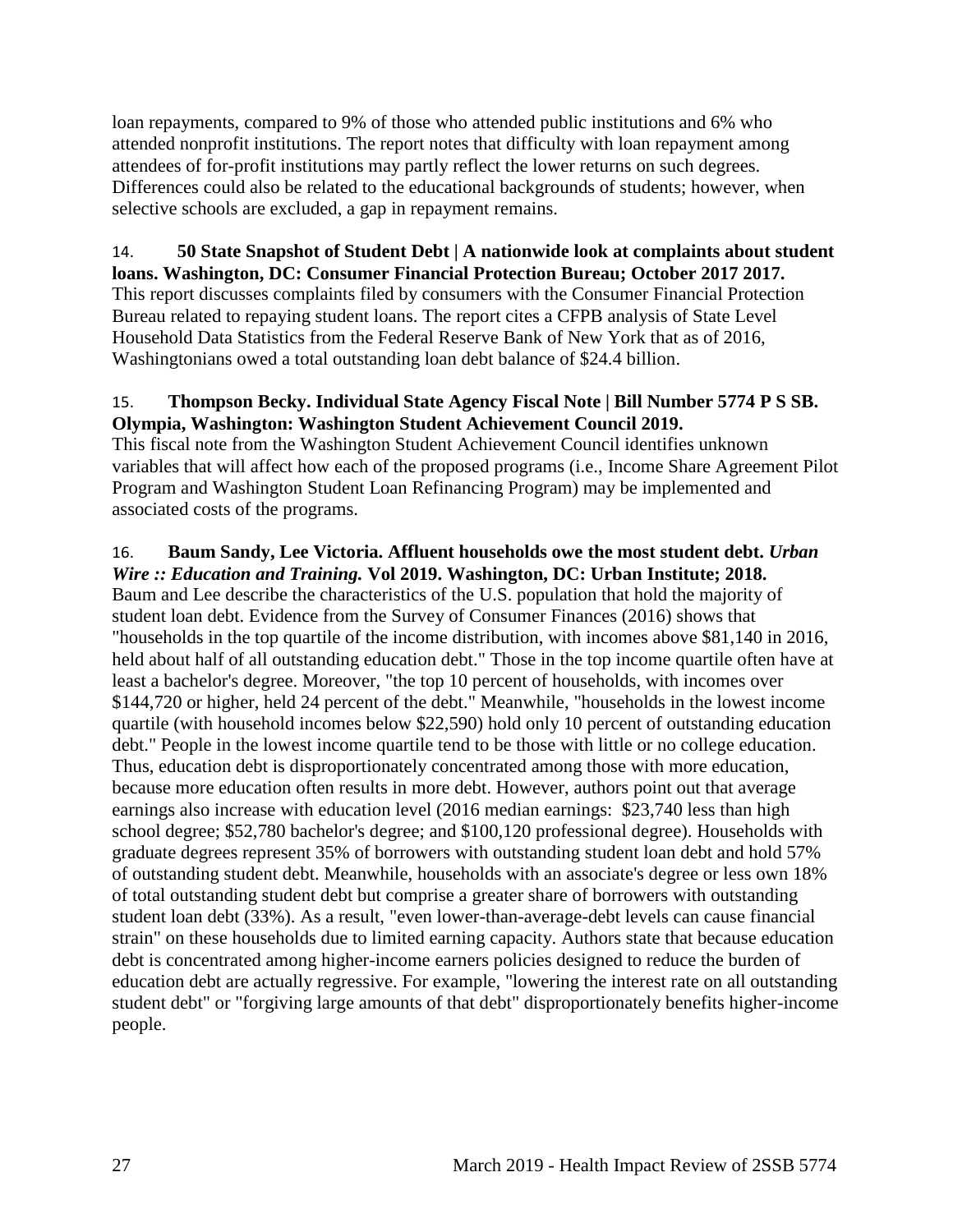#### 17. **U.S. Department of Education. Federal Student Aid | Income-Driven Plans. 2019; Available at: [https://studentaid.ed.gov/sa/repay-loans/understand/plans/income-driven.](https://studentaid.ed.gov/sa/repay-loans/understand/plans/income-driven) Accessed March, 2019.**

This U.S. Department of Education's Federal Student Aid Office webpage provides detailed overviews of the various forms of income-driven repayment plans available to federal student loan borrowers. Specifically, programs include the Revised Pay As You Earn Repayment Plan (REPAYE), Pay As You Earn Repayment Plan (PAYE), Income-Based Repayment Plan (IBR Plan), and Income-Contingent Repayment Plan (ICR).

#### 18. **Cox Natalie. Pricing, Selection, and Welfare in the Student Loan Market: Evidence from Borrower Repayment Decisions. 2017.**

In this unpublished dissertation, Cox measures the overall gains in consumer surplus from riskbased interest rate pricing, used by private lenders, and quantifies the redistributional consequences of low-risk borrowers refinancing out of the government pool into the private market. This causes the average risk of remaining federal borrowers to rise, "forcing the government to either raise its uniform rate or subsidize the remaining pool." The analysis is based on unique applicant-level dataset from an online refinancing firm including information (i.e., loan terms, household balance sheets, and risk-based interest rates) for 12,000 borrowers who fully refinanced their student loans and a more representative sample of 200,000 borrowers who were shown an interest rate but may or may not fully refinance their loans. Her analysis showed that "comprehensive risk-based pricing generates large absolute gains in welfare of \$480 per borrower relative to a break-even uniform price, and \$400 relative to a coarser method of FICO-based pricing." She concluded, "[i]f the federal pool conducts breakeven pricing, these efficiency gains come at a direct equity cost - low risk surplus will increase on average by \$2,300, while high risk surplus will fall by \$2,100." Moreover, to maintain access to current uniform interest rates, "the government would have to transition from break-even pricing to an average net subsidy of \$2,080 per borrower."

#### 19. **Bhole Monica. Why do Federal Loans Crowd out the Private Market? Evidence from Graduate PLUS Loans. Palo Alto, California: Stanford University; 2017.**

In this dissertation, Bhole analyzed survey data on graduate students and found that the introduction of PLUS loans did not increase total borrowing amounts at the graduate level, suggesting "that graduate PLUS loans did not address a pre-existing market failure in which students lacked access to credit." Rather, students replaced private loans with PLUS loans. Graduate PLUS loans were introduced in 2006 and relaxed the federal borrowing limit for qualifying graduate students so that graduate students could borrow up to the total cost of school attendance from the federal government. Prior to PLUS, there were limits on federal loan borrowing, varying by degree program; and some students would meet their total need by supplementing federal loans with private loans. Previous studies on graduate borrowers theorized that "credit rationing", or a limited availability of loans offered on the private market, was a barrier to graduate studies; and that raising the limit on loans would increase borrowing. Choosing federal loans at higher interest rates could be a rational choice if the private market loans offered higher interest rates; however, Bhole finds the opposite to be true: "nearly 60% of graduate loan borrowers could have received private loans with lower interest rates than any federal rate, and over 80% could have received a rate below the PLUS rate." The availability of income-based repayment (IBR) provides one rational reason why borrowers would prefer federal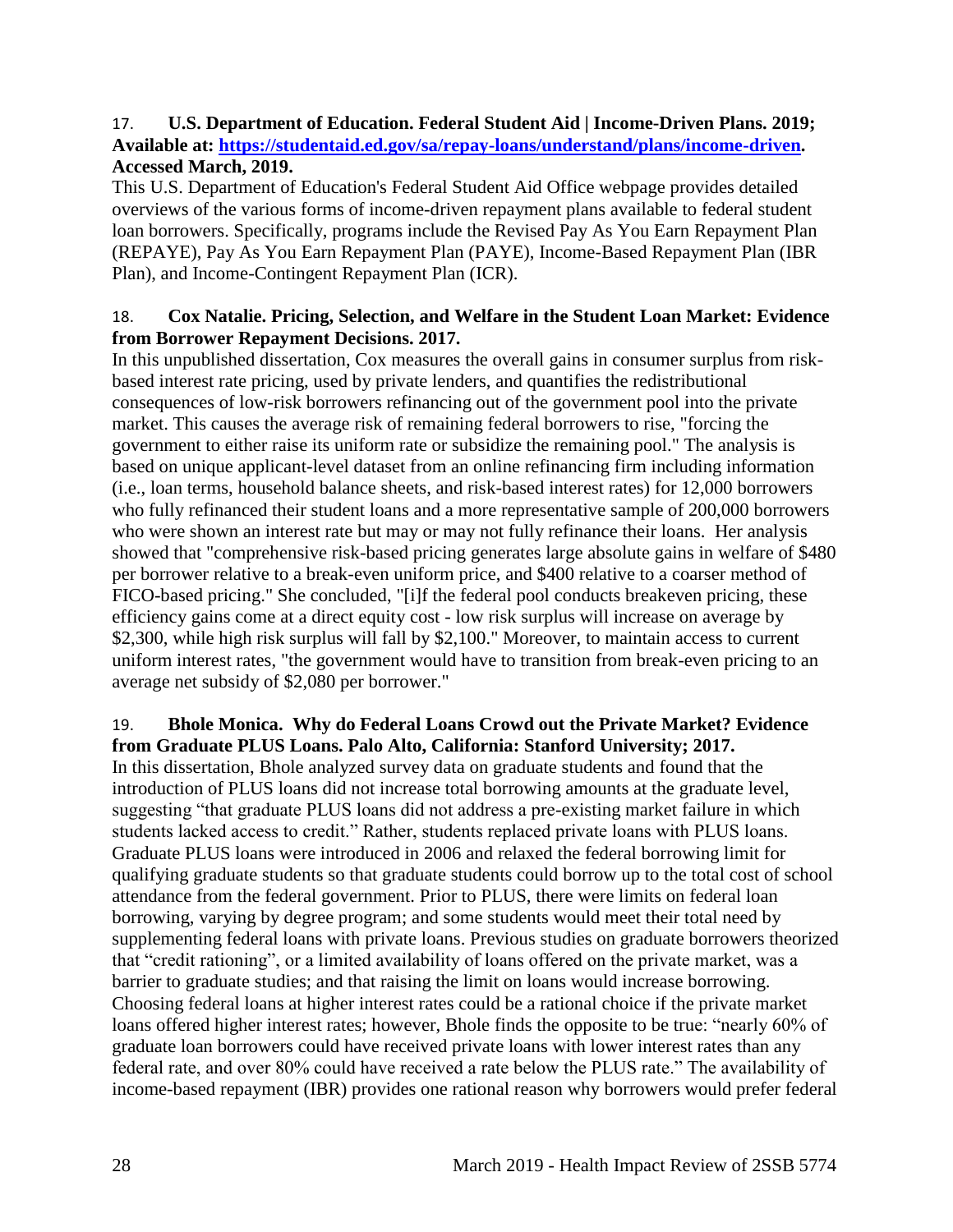loans to private. IBR sets monthly payments to 15% of qualifying income; and any remaining amount after 25 years is forgiven. Salaries below 150% of federal poverty line are exempt from repayment. IBR is insurance against future low wages or unemployment; an insurance that most private loans don't offer. Federal loans offer other benefits, including the option of the Public Student Loan Forgiveness program and the ease of applying for federal loans. These aspects might be driving the demand for federal loans over private loans. Historically, private lenders may have found income-driven repayment too unprofitable; but some companies have started offering lower monthly payments or flexibility for lenders facing financial hardship. Bhole's article shows that interest rates are an important factor in student loan decisions, but flexible repayment plans are equally if not more important a consideration.

#### 20. **Relieving student debt. Liias SM, trans.** *Revised Code of Washington.* **Vol Chapter 19.52. 2019-2020 ed2019.**

Second Substitute Senate Bill 5774 creates an Income Share Agreement Pilot program and Washington State Student Loan Refinancing Program. The bill details specific program requirements.

#### 21. **Riecher-Rossler A. Sex and gender differences in mental disorders, comment.** *The Lancet.* **2017;4:8-9.**

In this commentary, Riecher-Rossler discusses research related to sex and gender differences in mental health disorders. She states that, "it is well known that women have a higher lifetime prevalence of mood or anxiety disorders than men." She also discusses studies showing gender gaps and that women experience higher levels of depression, anxiety, trauma-related disorders, stress-related disorders, and gender-based violence.

#### 22. **The Henderson Center for Social Justice Berkeley Law. Equal opportunity: The Evidence- a summary of key ideas , current research, and relevant information for those who aim to promote and protect equal opportunity. University of California Berkeley; 2012.**

University of California Berkeley's Henderson Center for Social Justice provided an overview and history of equal opportunity efforts in the U.S. They use the term "equal opportunity" to include both affirmative action and equal opportunity efforts. Affirmative action and equal opportunity programs began as a result of the Kennedy Administration's Executive Order 10925, which required government contractors to "take affirmative action to ensure that applicants are employed, and that employees are treated during employment, without regard to their race, creed, color, or national origin." This report summarizes information related to contracting, education, wealth, homeownership, and other factors. It stated that "overall, people of color rate their health status lower than Whites ([non-Hispanic]). The life expectancy at birth for African Americans is five years less than for Whites...In general, people of color report less access to health care and poorer quality health care than Whites ([non-Hispanic])." The report found that, "although the effect of [state affirmative action] bans are complicated to assess, there is a recurring pattern of decreased diversity." The report presents some research on Washington State. For contracting, transportation contracts awarded to minority-owned and women-owned businesses increased under affirmative action and decreased sharply after I-200 passed in 1998. Similarly, applications and enrollment by people of color decreased at University of Washington, and to a lesser degree at other public universities. For public employment, the authors note that,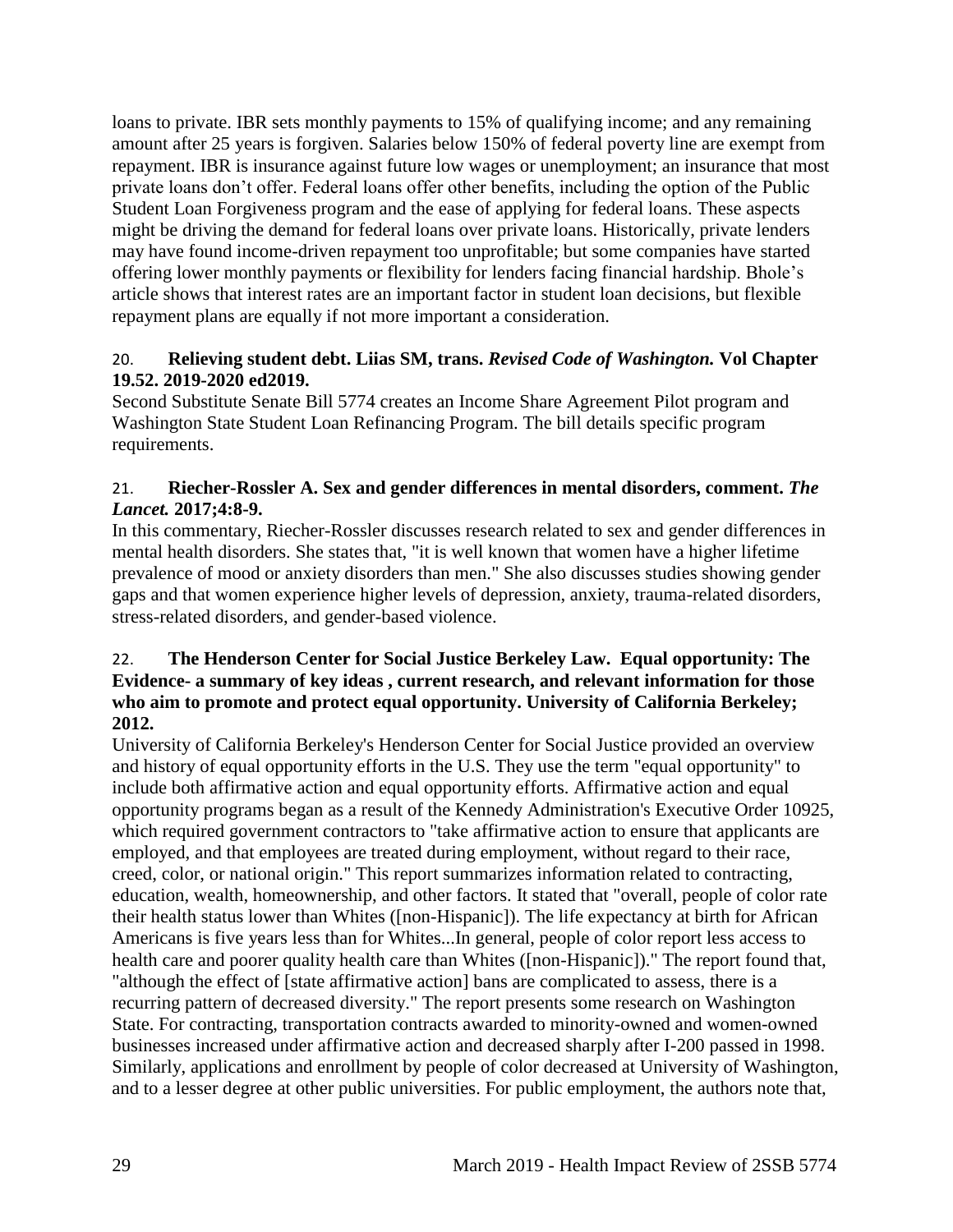"in Washington, the diversity of state employees before and after the passage of the anti-equal opportunity Initiative 200 in 1998 has not been tracked." They noted that Washington State began tracking this information in 2006, and that the current state workforce is similar in diversity to the private sector, though people of color were slightly less represented.

#### 23. **Health of Washington State: Mental Health. Washington State Department of Health; 2008.**

Washington Behavioral Risk Factor Surveillance System (BRFSS) data from 2004-2006 indicate that American Indians/Alaska Natives and non-Hispanic Black individuals reported significantly higher rates of poor mental health compared to other groups. These relationships persisted after adjusting for additional factors such as age, income, and education. Washington BRFSS data also show an association between lower annual household income and poor mental health, a relationship that was also shown with education. It is well understood that mental health is also closely related to other areas such as employment opportunities, physical health, and substance abuse. This report also highlights a Washington State study from 2002 that reveal that 16% of individuals in the state who were receiving publicly funded mental health services had at least one felony conviction, a rate over twice that of the general population.

#### 24. **Health of Washington State Report: Mental Health. Tumwater, Washington: Washington State Department of Health; 2007.**

This document presents data from Washington regarding poor mental health in the state. Washington data from the Behavioral Risk Factor Surveillance System (BRFSS) 2004-2006 show that among adults, the percentage of adults who report 14 or more days of poor mental health in the previous month increased as household income decreased. The relationship of mental health and education is similar to that of mental health and income. American Indians and Alaska Natives reported significantly higher rates of poor mental health (19%  $\pm$ 4%) than other racial and ethnic groups.

#### 25. **Despard Mathieu R., Perantie Dana, Taylor Samuel, et al. Student debt and hardship: Evidence from a large sample of low- and moderate-income households.** *Children and Youth Services Review.* **2016;70:8-18.**

Despard et al. conducted this observational study to examine the association between student debt and material, health, and financial hardship among low- and moderate-income (LMI) borrowers. The study sample consisted of 5,558 participants who submitted their tax returns through an online tax-preparation software program, expected to receive a tax refund, completed 2 household financial surveys (i.e., time of filing and 6 months later), were aged 18 years or older, indicated more than a high school education, and had complete data for student debt. The sample was 65% female; 76% white; 70% employed; 61% single tax filing status; and 65% claimed no tax dependents. The average age and income were 36 years and nearly \$19,000, respectively. Nearly one-third had were currently enrolled in post-secondary education, and most (76%) had student loans. Black participants were more likely to have student debt than other racial/ethnic groups, and women were more likely to have student debt than men. Participants with student debt were younger and more highly educated than participants without student debt. When asked if they had experienced a health hardship, defined as not being able to afford to see a doctor or go to a hospital for medical care, to see a dentist, or to fill a prescription in the six months after filing taxes 51% responded in the affirmative. Similarly, the study 60% reported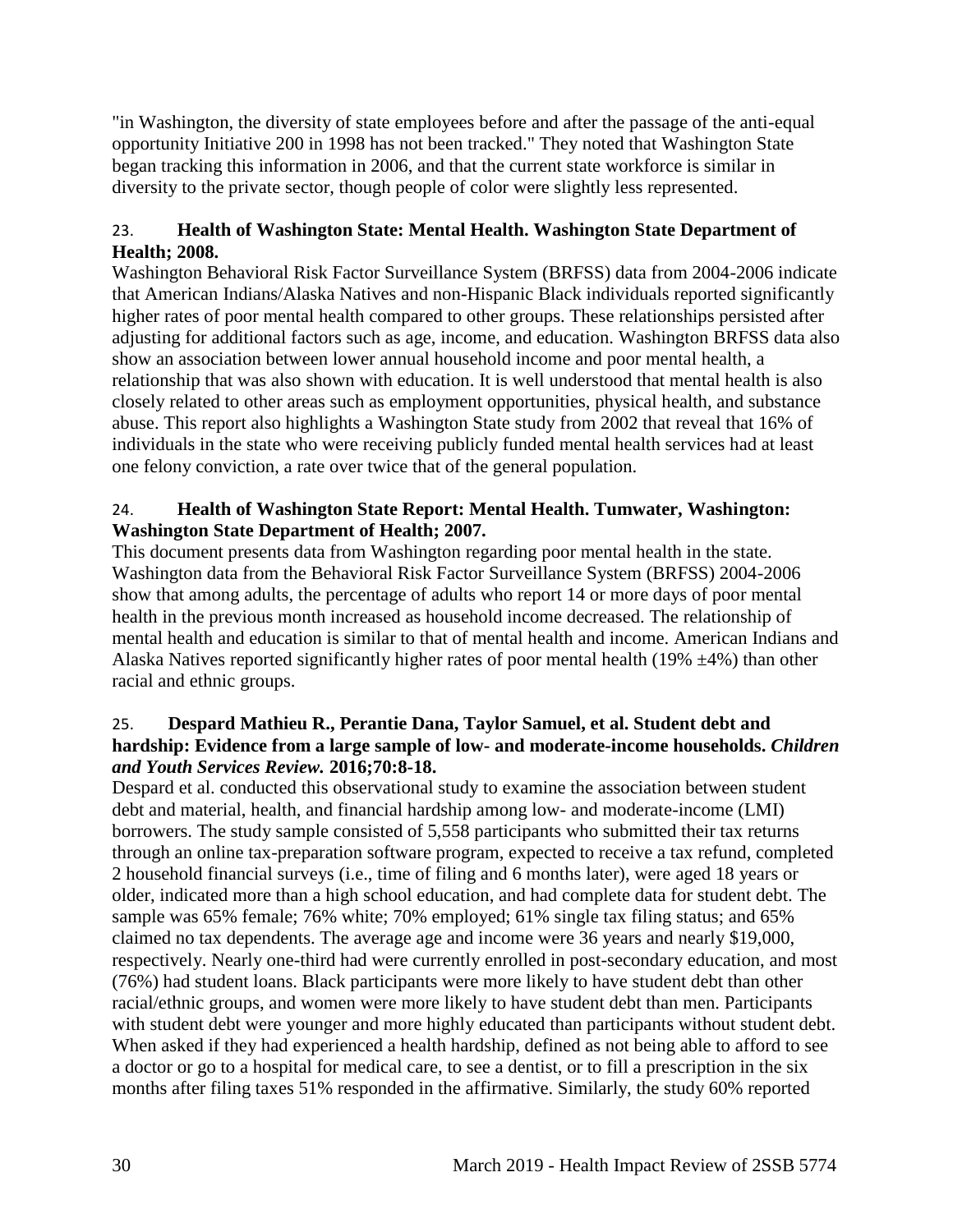one or more material and 31% reported one or more financial hardships. "The mean amount of household student debt among borrowers in the sample  $(n=3399)$  was \$37,896 (SD = \$39,376) and the median amount was \$25,000. Among participants currently making student loan payments (n=1822), the average household monthly payment was \$226 (SD=\$205)." Additionally, "participants with student debt had \$1199 more in unsecured debt t(5556) = 3.54,  $p<0.001$  and \$1957 less in liquid financial assets t(5556) = 8.31,  $p<0.001$  than participants without student debt." Overall, hardship and financial difficulty were common in the entire sample. For example, "more than half experienced one or more hardships in the six months after filing their taxes, such as skipping a rent payment." However, results indicate that hardship and financial difficulty is worse for participants with student debt than for those without. "Participants with student debt had 51%, 19%, and 27% greater odds of experiencing material hardship ( $p<0.001$ ), health care hardship ( $p<0.05$ ), and financial difficulty ( $p<0.01$ ), respectively, compared to participants with no student debt." Additionally, women had statistically significantly greater odds than men of experiencing material hardship (59%), health care hardship (31%), and financial difficulty (31%). Furthermore, "every additional financial shock – such as a major car repair – was associated with 66%, 74%, and 36% greater odds of material hardship, health care hardship, and financial difficulty (all  $p<0.001$ )." While higher levels of educational attainment were associated with lesser odds of material hardship, this association did not hold true for health care hardship or financial difficulty. Specifically, "borrowers in the third (\$25,001-\$50,000) and fourth (\$51,000-\$200,000) quartiles had greater odds of health care hardship (both p<0.05)." Additionally, "participants making monthly student debt payments have lower odds of hardship and financial difficulty and are better off financially compared to participants with student debt who are not making loan payments [e.g., borrowers who may be in loan default, deferment, or forbearance]." Those repaying their student loans were younger, less likely to be Black, less likely to be supporting dependents, more likely to be employed full-time, and more likely to have health insurance than those currently not repaying their loans. Study limitations include, that the study sample of LMI online tax filers may not be generalizable to the LMI population in the U.S.; data only indicates participants' income at time of filing and does not provide information on their economic backgrounds (e.g., LMI households of origin); potential for unobserved differences between participants with and without student debt and among participants with varying levels of student debt that contribute to variations in outcomes; and measurement limitations with the Household Financial Survey. Authors conclude, "the main implication of our study is that LMI students need support paying for college as dependence on loans to finance higher education may be burdensome for this population."

#### 26. **Quality Agency for Healthcare Research and. 2016 National Healthcare Quality and Disparities Report. Rockville, MD: U.S. Department of Health and Human Services; 2017.**

The National Healthcare Quality and Disparities Report is mandated by Congress and has been published every year since 2003. The intent of the report is to summarize the quality of healthcare received by people in the United States, and to identify disparities in care and access to care by priority populations. It evaluates quality of healthcare in six core areas: personcentered care, patient safety, healthy living, effective treatment, care coordination, and care affordability. The report uses four main measures for access to care: having health insurance, having a usual source of care, encountering difficulties when seeking care, and receiving care as soon as wanted. Over time, the report has found disparities in access to care based on race and